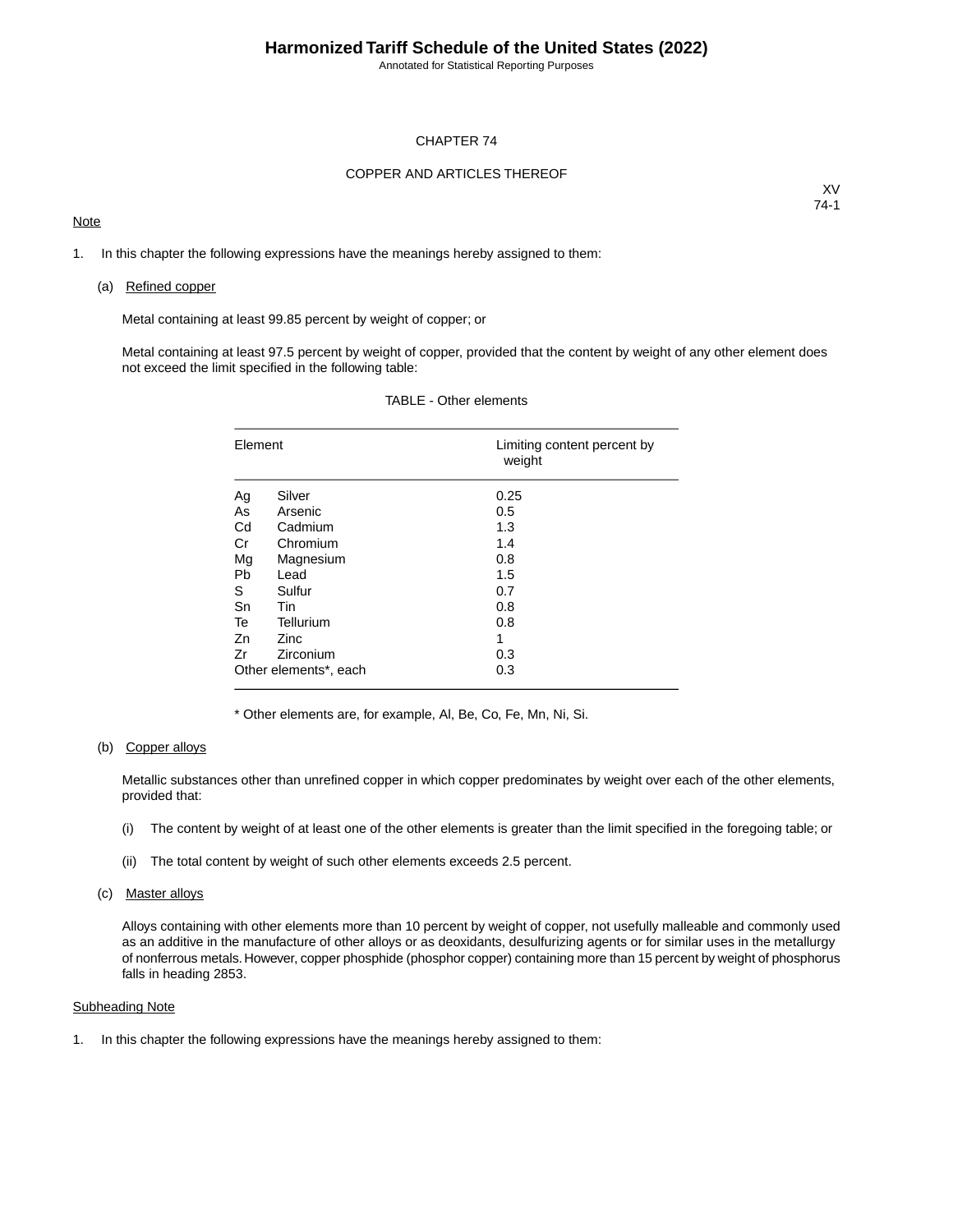Annotated for Statistical Reporting Purposes

Subheading Note (con.) XV 74-2

### (a) Copper-zinc base alloys (brasses)

Alloys of copper and zinc, with or without other elements. When other elements are present:

- zinc predominates by weight over each of such other elements;
- any nickel content by weight is less than 5 percent (see copper-nickel-zinc alloys (nickel silvers)); and
- any tin content by weight is less than 3 percent (see copper-tin alloys (bronzes)).

### (b) Copper-tin base alloys (bronzes)

Alloys of copper and tin, with or without other elements. When other elements are present, tin predominates by weight over each of such other elements, except that when the tin content is 3 percent or more the zinc content by weight may exceed that of tin but must be less than 10 percent.

### (c) Copper-nickel-zinc base alloys (nickel silvers)

Alloys of copper, nickel and zinc, with or without other elements. The nickel content is 5 percent or more by weight (see copper-zinc alloys (brasses)).

#### (d) Copper-nickel base alloys

Alloys of copper and nickel, with or without other elements but in any case containing by weight not more than 1 percent of zinc. When other elements are present, nickel predominates by weight over each of such other elements.

#### Additional U.S. Note

1. The deduction provided for in additional U.S. note 1 to chapter 26 shall apply to cement copper and copper precipitates of subheading 7401.20.

#### Statistical Note

1. For the purposes of this chapter, the term "beryllium copper master alloy" refers to master alloys which contain by weight at least 3 percent but not more than 10 percent beryllium.

### Compiler's Note

The provisions of subchapter II of chapter 99 (Miscellaneous Tariff Bills or MTBs), the provisions of the Generalized System of Preferences (GSP) found in General Note 4 and most product exclusions from the additional tariffs on products of China in subchapter III of chapter 99 expired on December 31, 2020. However, no endnotes or footnotes relating to these provisions have been deleted as of the issue date of this edition.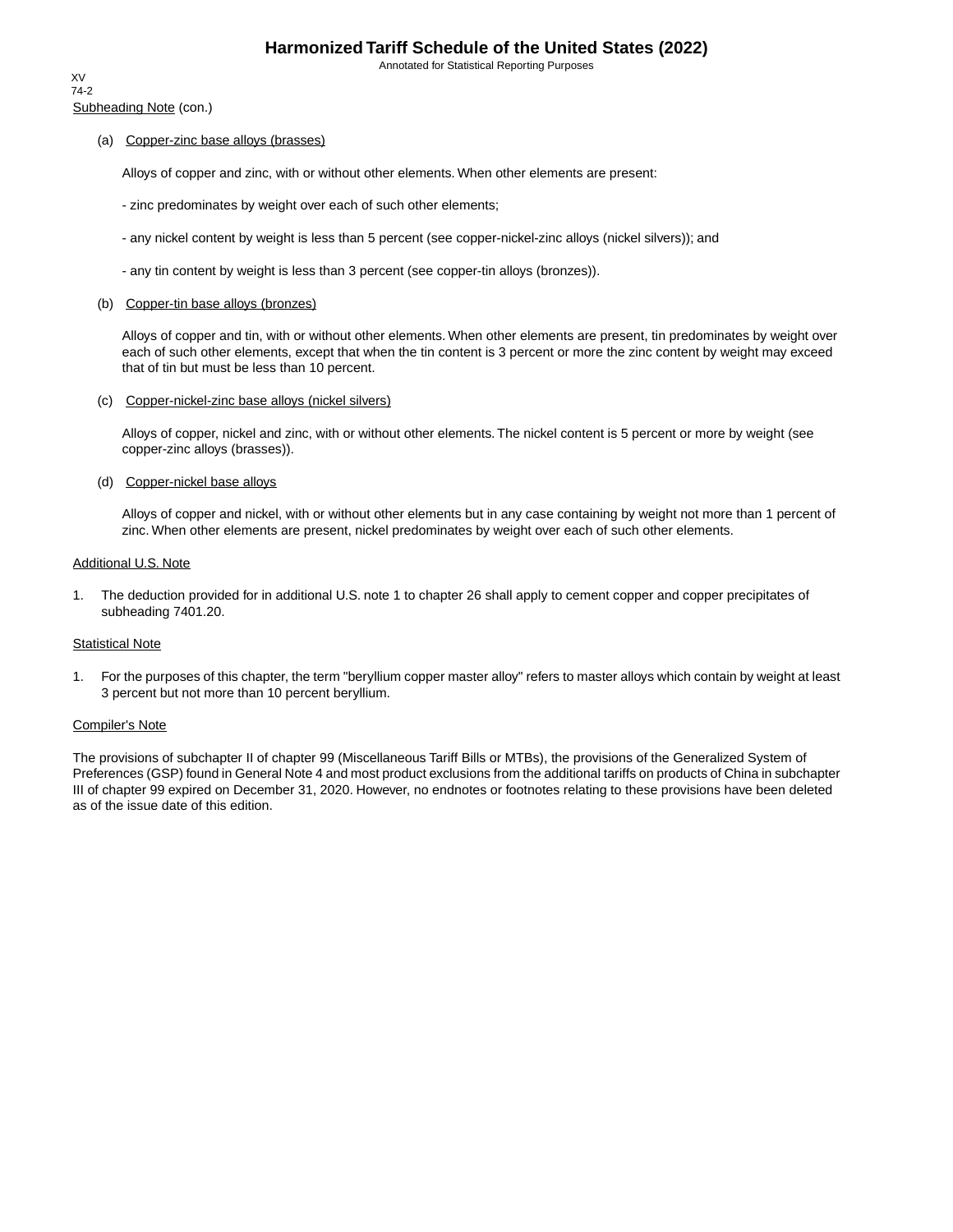Annotated for Statistical Reporting Purposes

| Heading/      | Stat.       |                                                                                                               | Unit                    |                          | Rates of Duty                                                                    |                |
|---------------|-------------|---------------------------------------------------------------------------------------------------------------|-------------------------|--------------------------|----------------------------------------------------------------------------------|----------------|
| Subheading    | Suf-<br>fix | Article Description                                                                                           | of<br>Quantity          | General                  | 1<br>Special                                                                     | $\overline{2}$ |
| 7401.00.00    | $00\,$      | Copper mattes; cement copper (precipitated copper) kg                                                         |                         | Free                     |                                                                                  | 6%             |
|               |             | 7402.00.00   00 Unrefined copper; copper anodes for electrolytic refining                                     | . kg Free <sup>1/</sup> |                          |                                                                                  | 6%             |
|               |             |                                                                                                               | Cu kg                   |                          |                                                                                  |                |
| 7403          |             | Refined copper and copper alloys, unwrought (other than<br>master alloys of heading 7405):<br>Refined copper: |                         |                          |                                                                                  |                |
| 7403.11.00 00 |             |                                                                                                               | kg 1% <sup>1/</sup>     |                          | Free (A*, AU, BH,<br>CL, CO, D, E, IL,<br>JO, KR, MA, OM,<br>P, PA, PE, S, SG)   | 6%             |
| 7403.12.00 00 |             |                                                                                                               | kg 1% <sup>1/</sup>     |                          | Free (A, AU, BH, CL, 6%<br>CO, D, E, IL, JO,<br>KR, MA, OM, P,<br>PA, PE, S, SG) |                |
| 7403.13.00 00 |             |                                                                                                               |                         |                          | Free (A, AU, BH, CL, 6%<br>CO, D, E, IL, JO,<br>KR, MA, OM, P,<br>PA, PE, S, SG) |                |
| 7403.19.00 00 |             |                                                                                                               | kg 1% <sup>1/</sup>     |                          | Free (A*, AU, BH,<br>CL, CO, D, E, IL,<br>JO, KR, MA, OM,<br>P, PA, PE, S, SG)   | 6%             |
| 7403.21.00 00 |             | Copper alloys:                                                                                                |                         |                          | Free (A, AU, BH, CL, 6%<br>CO, D, E, IL, JO,<br>KR, MA, OM, P,<br>PA, PE, S, SG) |                |
| 7403.22.00 00 |             |                                                                                                               |                         |                          | Free (A, AU, BH, CL, 6%<br>CO, D, E, IL, JO,<br>KR, MA, OM, P,<br>PA, PE, S, SG) |                |
| 7403.29.01    |             |                                                                                                               |                         | $\cdot$ 1% $\frac{1}{2}$ | Free (A, AU, BH, CL, 6%<br>CO, D, E, IL, JO,<br>KR, MA, OM, P,<br>PA, PE, S, SG) |                |
|               | 10          | Copper-nickel base alloys (cupro-nickel) or<br>copper-nickel-zinc base alloys (nickel silver) kg              |                         |                          |                                                                                  |                |
|               | 80          |                                                                                                               |                         |                          |                                                                                  |                |
|               |             | Other                                                                                                         | kg                      |                          |                                                                                  |                |
|               |             |                                                                                                               |                         |                          |                                                                                  |                |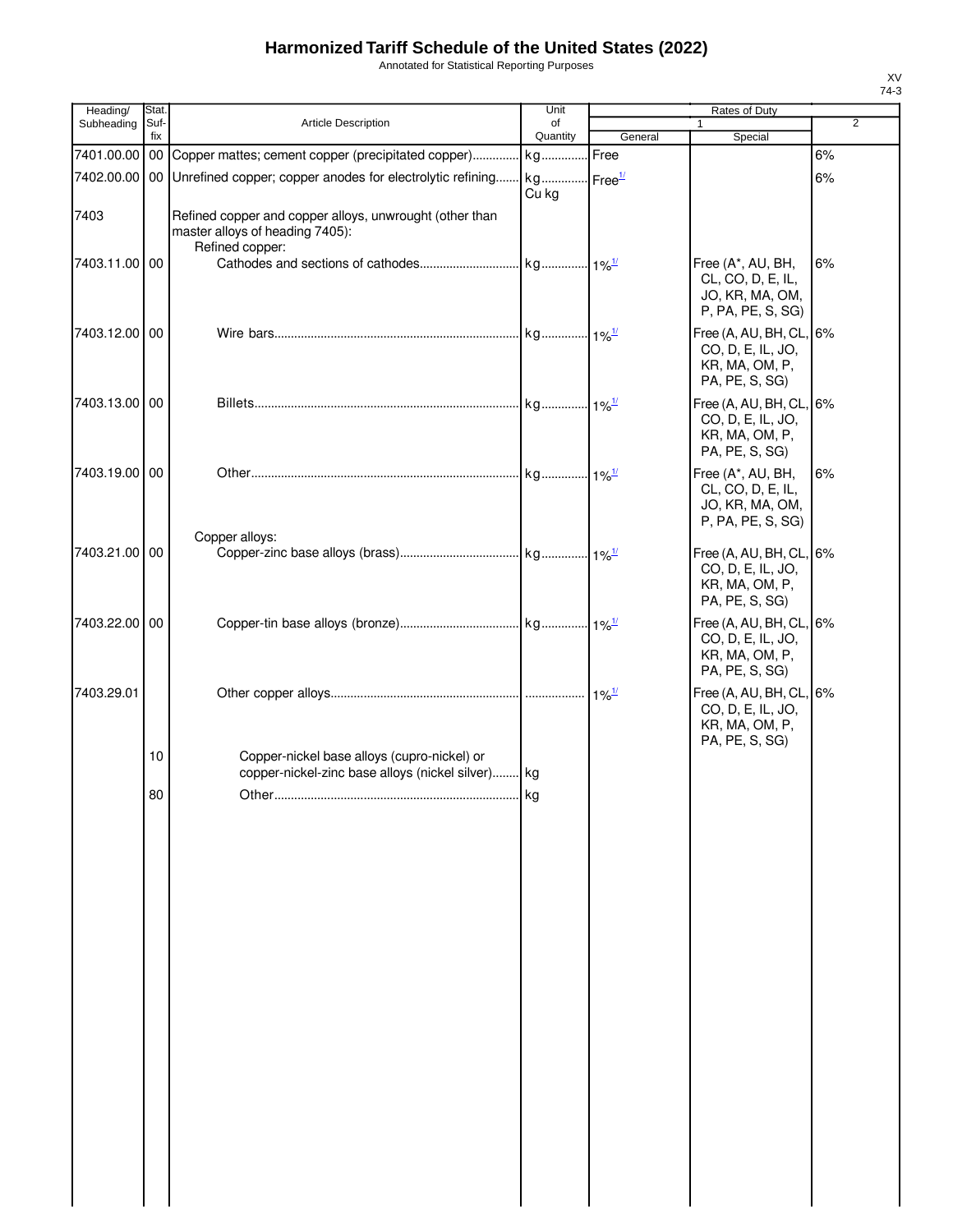Annotated for Statistical Reporting Purposes

| Heading/      | Stat.       |                                                                                    | Unit           |                    | Rates of Duty           |                |
|---------------|-------------|------------------------------------------------------------------------------------|----------------|--------------------|-------------------------|----------------|
| Subheading    | Suf-<br>fix | <b>Article Description</b>                                                         | of<br>Quantity | General            | $\mathbf{1}$<br>Special | $\overline{2}$ |
| 7404.00       |             | Copper waste and scrap:                                                            |                |                    |                         |                |
| 7404.00.30    |             | Spent anodes; waste and scrap with a copper content of                             |                |                    |                         |                |
|               |             |                                                                                    |                |                    |                         | 6%             |
|               | 20          |                                                                                    |                |                    |                         |                |
|               |             | Of copper alloys:                                                                  |                |                    |                         |                |
|               | 45          | Of copper-zinc base alloys (brass):<br>Containing more than 0.3 percent of lead kg |                |                    |                         |                |
|               |             |                                                                                    |                |                    |                         |                |
|               | 55<br>65    |                                                                                    |                |                    |                         |                |
|               | 90          |                                                                                    |                |                    |                         |                |
| 7404.00.60    |             |                                                                                    |                | Free <sup>1/</sup> |                         | 6%             |
|               | 20          |                                                                                    |                |                    |                         |                |
|               |             | Of copper alloys:                                                                  |                |                    |                         |                |
|               |             | Of copper-zinc base alloys (brass):                                                |                |                    |                         |                |
|               | 45          | Containing more than 0.3 percent of lead kg                                        |                |                    |                         |                |
|               | 55          |                                                                                    |                |                    |                         |                |
|               | 65          |                                                                                    |                |                    |                         |                |
|               | 90          |                                                                                    |                |                    |                         |                |
| 7405.00       |             | Master alloys of copper:                                                           |                |                    |                         |                |
| 7405.00.10 00 |             | Containing by weight 5 percent or more but not more than                           |                |                    |                         |                |
|               |             |                                                                                    |                |                    |                         | 12%            |
| 7405.00.60    |             |                                                                                    |                |                    |                         | 28%            |
|               | 30          |                                                                                    |                |                    |                         |                |
|               | 50          |                                                                                    |                |                    |                         |                |
| 7406          |             | Copper powders and flakes:                                                         |                |                    |                         |                |
| 7406.10.00    | 00          |                                                                                    |                |                    |                         | 49%            |
| 7406.20.00 00 |             |                                                                                    |                |                    |                         | 12%            |
|               |             |                                                                                    |                |                    |                         |                |
|               |             |                                                                                    |                |                    |                         |                |
|               |             |                                                                                    |                |                    |                         |                |
|               |             |                                                                                    |                |                    |                         |                |
|               |             |                                                                                    |                |                    |                         |                |
|               |             |                                                                                    |                |                    |                         |                |
|               |             |                                                                                    |                |                    |                         |                |
|               |             |                                                                                    |                |                    |                         |                |
|               |             |                                                                                    |                |                    |                         |                |
|               |             |                                                                                    |                |                    |                         |                |
|               |             |                                                                                    |                |                    |                         |                |
|               |             |                                                                                    |                |                    |                         |                |
|               |             |                                                                                    |                |                    |                         |                |
|               |             |                                                                                    |                |                    |                         |                |
|               |             |                                                                                    |                |                    |                         |                |
|               |             |                                                                                    |                |                    |                         |                |
|               |             |                                                                                    |                |                    |                         |                |
|               |             |                                                                                    |                |                    |                         |                |
|               |             |                                                                                    |                |                    |                         |                |
|               |             |                                                                                    |                |                    |                         |                |
|               |             |                                                                                    |                |                    |                         |                |
|               |             |                                                                                    |                |                    |                         |                |
|               |             |                                                                                    |                |                    |                         |                |
|               |             |                                                                                    |                |                    |                         |                |
|               |             |                                                                                    |                |                    |                         |                |
|               |             |                                                                                    |                |                    |                         |                |
|               |             |                                                                                    |                |                    |                         |                |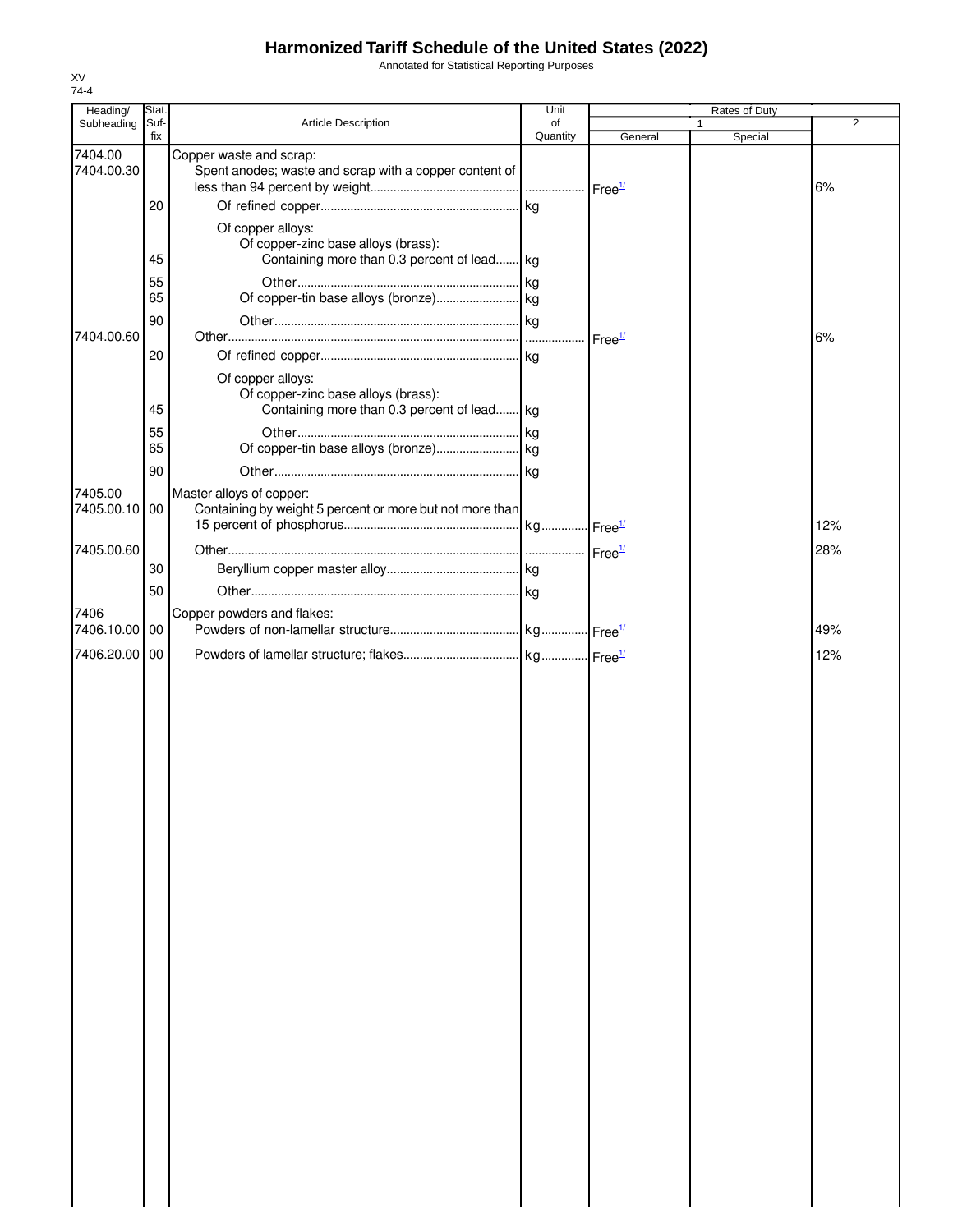Annotated for Statistical Reporting Purposes

| Heading/        | Stat.       |                                                                    | Unit                  |         | Rates of Duty                                                                                   |                |
|-----------------|-------------|--------------------------------------------------------------------|-----------------------|---------|-------------------------------------------------------------------------------------------------|----------------|
| Subheading      | Suf-<br>fix | <b>Article Description</b>                                         | of<br>Quantity        | General | $\mathbf{1}$<br>Special                                                                         | $\overline{2}$ |
| 7407<br>7407.10 |             | Copper bars, rods and profiles:<br>Of refined copper:<br>Profiles: |                       |         |                                                                                                 |                |
| 7407.10.15 00   |             |                                                                    |                       |         | Free (A, AU, BH, CL, 48%<br>CO, D, E, IL, JO,<br>KR, MA, OM, P,<br>PA, PE, S, SG)               |                |
| 7407.10.30 00   |             |                                                                    |                       |         | Free (A, AU, BH, CL, 48%<br>CO, D, E, IL, JO,<br>KR, MA, OM, P,                                 |                |
| 7407.10.50      |             |                                                                    |                       |         | PA, PE, S, SG)<br>Free (A, AU, BH, CL,<br>CO, D, E, IL, JO,<br>KR, MA, OM, P,<br>PA, PE, S, SG) | 7%             |
|                 | 10          |                                                                    |                       |         |                                                                                                 |                |
| 7407.21         | 50          | Of copper alloys:<br>Of copper-zinc base alloys (brass):           |                       |         |                                                                                                 |                |
|                 |             | Profiles:                                                          |                       |         |                                                                                                 |                |
| 7407.21.15 00   |             |                                                                    |                       |         | Free (A, AU, BH, CL, 17%<br>CO, D, E, IL, JO,<br>KR, MA, OM, P,<br>PA, PE, S, SG)               |                |
| 7407.21.30 00   |             |                                                                    |                       |         | Free (A, AU, BH, CL, 17%<br>CO, D, E, IL, JO,<br>KR, MA, OM, P,<br>PA, PE, S, SG)               |                |
| 7407.21.50 00   |             | Bars and rods:                                                     |                       |         | Free (A, AU, BH, CL, 9%<br>CO, D, E, IL, JO,<br>KR, MA, OM, P,<br>PA, PE, S, SG)                |                |
| 7407.21.70 00   |             | Other:                                                             |                       |         | Free (A, AU, BH, CL, 9%<br>CO, D, E, IL, JO,<br>KR, MA, OM, P,<br>PA, PE, S, SG)                |                |
| 7407.21.90 00   |             | Other                                                              | kg 2.2% <sup>1/</sup> |         | Free (A*, AU, BH,<br>CL, CO, D, E, IL,<br>JO, KR, MA, OM,<br>P, PA, PE, S, SG)                  | 9%             |
|                 |             |                                                                    |                       |         |                                                                                                 |                |
|                 |             |                                                                    |                       |         |                                                                                                 |                |
|                 |             |                                                                    |                       |         |                                                                                                 |                |
|                 |             |                                                                    |                       |         |                                                                                                 |                |
|                 |             |                                                                    |                       |         |                                                                                                 |                |
|                 |             |                                                                    |                       |         |                                                                                                 |                |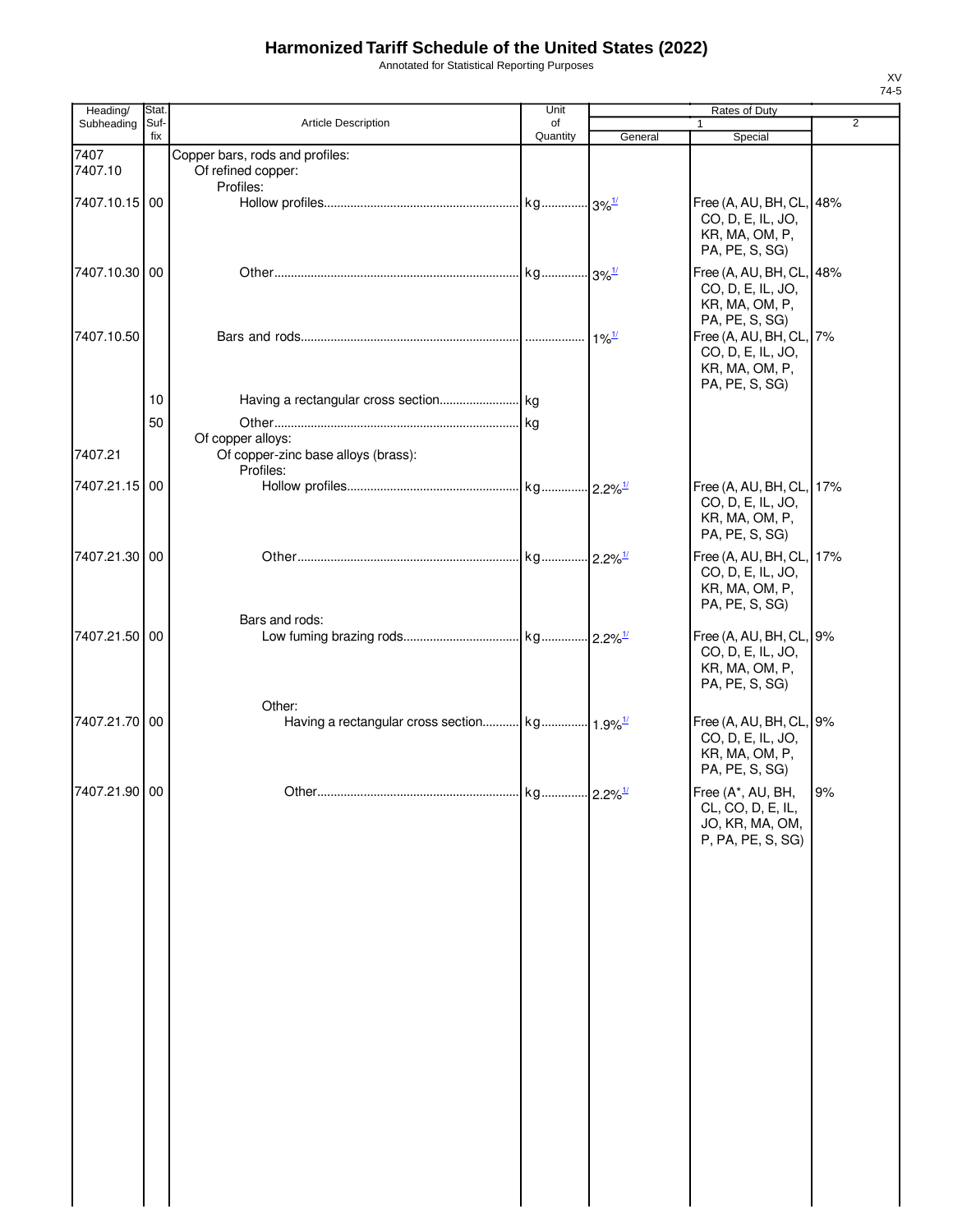Annotated for Statistical Reporting Purposes

| Heading/      | Stat.           |                                                  | Unit           |                                           | Rates of Duty                                 |                |
|---------------|-----------------|--------------------------------------------------|----------------|-------------------------------------------|-----------------------------------------------|----------------|
| Subheading    | Suf-<br>fix     | Article Description                              | of<br>Quantity | General                                   | $\mathbf{1}$<br>Special                       | $\overline{2}$ |
| 7407 (con.)   |                 | Copper bars, rods and profiles: (con.)           |                |                                           |                                               |                |
|               |                 | Of copper alloys: (con.)                         |                |                                           |                                               |                |
| 7407.29       |                 | Other:<br>Profiles:                              |                |                                           |                                               |                |
| 7407.29.16    |                 |                                                  |                | $3\%$ <sup><math>\frac{1}{2}</math></sup> | Free (A, AU, BH, CL, 48%                      |                |
|               |                 |                                                  |                |                                           | CO, D, E, IL, JO,                             |                |
|               |                 |                                                  |                |                                           | KR, MA, OM, P,                                |                |
|               | 10 <sup>°</sup> | Of copper-nickel base alloys (cupro-nickel)      |                |                                           | PA, PE, S, SG)                                |                |
|               |                 | or copper-nickel-zinc base alloys (nickel        |                |                                           |                                               |                |
|               |                 |                                                  |                |                                           |                                               |                |
|               | 80              |                                                  |                |                                           |                                               |                |
|               |                 | Other:                                           |                |                                           |                                               |                |
| 7407.29.34 00 |                 | Of copper-nickel base alloys (cupro-nickel)      |                |                                           |                                               |                |
|               |                 | or copper-nickel-zinc base alloys (nickel        |                |                                           |                                               |                |
|               |                 |                                                  |                |                                           | Free (A, AU, BH, CL, 48%<br>CO, D, E, IL, JO, |                |
|               |                 |                                                  |                |                                           | KR, MA, OM, P,                                |                |
|               |                 |                                                  |                |                                           | PA, PE, S, SG)                                |                |
| 7407.29.38 00 |                 |                                                  |                |                                           | Free (A, AU, BH, CL, 48%                      |                |
|               |                 |                                                  |                |                                           | CO, D, E, IL, JO,                             |                |
|               |                 |                                                  |                |                                           | KR, MA, OM, P,<br>PA, PE, S, SG)              |                |
| 7407.29.40 00 |                 | Bars and rods of copper-nickel base alloys       |                |                                           |                                               |                |
|               |                 | (cupro-nickel) or copper-nickel-zinc base alloys |                |                                           |                                               |                |
|               |                 |                                                  |                |                                           | Free (A, AU, BH, CL, 48%                      |                |
|               |                 |                                                  |                |                                           | CO, D, E, IL, JO,<br>KR, MA, OM, P,           |                |
|               |                 |                                                  |                |                                           | PA, PE, S, SG)                                |                |
| 7407.29.50 00 |                 |                                                  |                |                                           | Free (A, AU, BH, CL, 9%                       |                |
|               |                 |                                                  |                |                                           | CO, D, E, IL, JO,                             |                |
|               |                 |                                                  |                |                                           | KR, MA, OM, P,                                |                |
|               |                 |                                                  |                |                                           | PA, PE, S, SG)                                |                |
|               |                 |                                                  |                |                                           |                                               |                |
|               |                 |                                                  |                |                                           |                                               |                |
|               |                 |                                                  |                |                                           |                                               |                |
|               |                 |                                                  |                |                                           |                                               |                |
|               |                 |                                                  |                |                                           |                                               |                |
|               |                 |                                                  |                |                                           |                                               |                |
|               |                 |                                                  |                |                                           |                                               |                |
|               |                 |                                                  |                |                                           |                                               |                |
|               |                 |                                                  |                |                                           |                                               |                |
|               |                 |                                                  |                |                                           |                                               |                |
|               |                 |                                                  |                |                                           |                                               |                |
|               |                 |                                                  |                |                                           |                                               |                |
|               |                 |                                                  |                |                                           |                                               |                |
|               |                 |                                                  |                |                                           |                                               |                |
|               |                 |                                                  |                |                                           |                                               |                |
|               |                 |                                                  |                |                                           |                                               |                |
|               |                 |                                                  |                |                                           |                                               |                |
|               |                 |                                                  |                |                                           |                                               |                |
|               |                 |                                                  |                |                                           |                                               |                |
|               |                 |                                                  |                |                                           |                                               |                |
|               |                 |                                                  |                |                                           |                                               |                |
|               |                 |                                                  |                |                                           |                                               |                |
|               |                 |                                                  |                |                                           |                                               |                |
|               |                 |                                                  |                |                                           |                                               |                |
|               |                 |                                                  |                |                                           |                                               |                |
|               |                 |                                                  |                |                                           |                                               |                |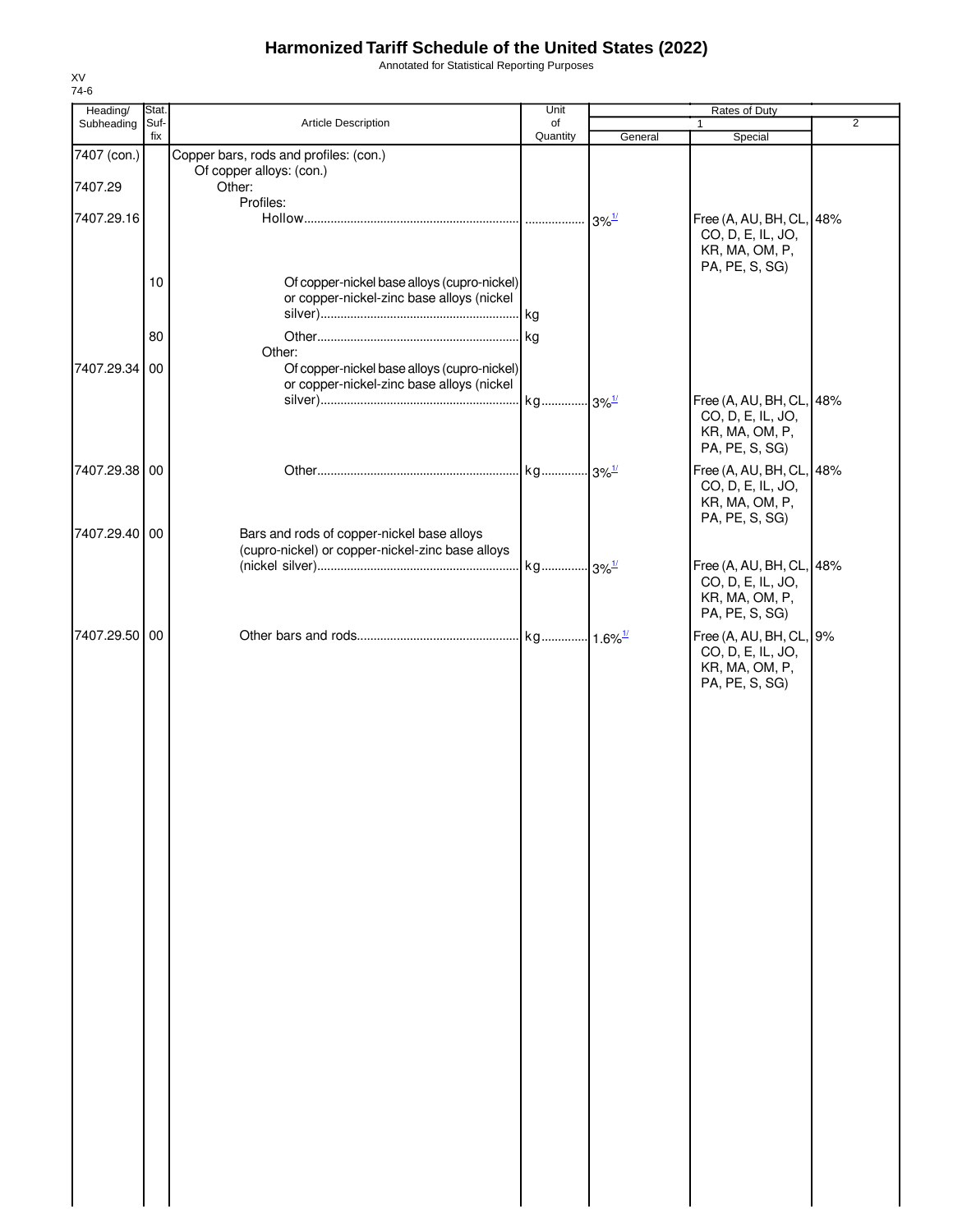Annotated for Statistical Reporting Purposes

| Heading/      | Stat. |                                                 | Unit                |                     | Rates of Duty            |                |
|---------------|-------|-------------------------------------------------|---------------------|---------------------|--------------------------|----------------|
| Subheading    | Suf-  | <b>Article Description</b>                      | of                  |                     | 1                        | $\overline{2}$ |
|               | fix   |                                                 | Quantity            | General             | Special                  |                |
| 7408          |       | Copper wire:                                    |                     |                     |                          |                |
|               |       | Of refined copper:                              |                     |                     |                          |                |
| 7408.11       |       | Of which the maximum cross-sectional dimension  |                     |                     |                          |                |
|               |       | exceeds 6 mm:                                   |                     |                     |                          |                |
| 7408.11.30 00 |       | With a maximum cross-sectional dimension over   |                     |                     |                          |                |
|               |       |                                                 | kg 1% <sup>1/</sup> |                     | Free (A, AU, BH, CL, 7%  |                |
|               |       |                                                 |                     |                     | CO, D, E, IL, JO,        |                |
|               |       |                                                 |                     |                     | KR, MA, OM, P,           |                |
|               |       |                                                 |                     |                     | PA, PE, S, SG)           |                |
| 7408.11.60 00 |       | With a maximum cross-sectional dimension over   |                     |                     |                          |                |
|               |       |                                                 |                     |                     |                          |                |
|               |       |                                                 |                     |                     | Free (A*, AU, BH,        | 28%            |
|               |       |                                                 |                     |                     | CL, CO, D, E, IL,        |                |
|               |       |                                                 |                     |                     | JO, KR, MA, OM,          |                |
|               |       |                                                 |                     |                     | P, PA, PE, S, SG)        |                |
| 7408.19.00    |       |                                                 |                     | $3\%$ <sup>1/</sup> | Free (A*, AU, BH,        | 28%            |
|               |       |                                                 |                     |                     | CL, CO, D, E, IL,        |                |
|               |       |                                                 |                     |                     | JO, KR, MA, OM,          |                |
|               |       |                                                 |                     |                     | P, PA, PE, S, SG)        |                |
|               | 30    | With a maximum cross-sectional dimension of     |                     |                     |                          |                |
|               |       |                                                 |                     |                     |                          |                |
|               |       |                                                 |                     |                     |                          |                |
|               | 60    |                                                 |                     |                     |                          |                |
|               |       | Of copper alloys:                               |                     |                     |                          |                |
| 7408.21.00 00 |       |                                                 |                     |                     | Free (A, AU, BH, CL, 28% |                |
|               |       |                                                 |                     |                     | CO, D, E, IL, JO,        |                |
|               |       |                                                 |                     |                     | KR, MA, OM, P,           |                |
|               |       |                                                 |                     |                     | PA, PE, S, SG)           |                |
|               |       |                                                 |                     |                     |                          |                |
| 7408.22       |       | Of copper-nickel base alloys (cupro-nickel) or  |                     |                     |                          |                |
|               |       | copper-nickel-zinc base alloys (nickel silver): |                     |                     |                          |                |
| 7408.22.10 00 |       |                                                 |                     |                     | Free (A, AU, BH, CL, 28% |                |
|               |       |                                                 |                     |                     | CO, D, E, IL, JO,        |                |
|               |       |                                                 |                     |                     | KR, MA, OM, P,           |                |
|               |       |                                                 |                     |                     | PA, PE, S, SG)           |                |
|               |       |                                                 |                     |                     |                          |                |
| 7408.22.50 00 |       |                                                 |                     |                     | Free (A, AU, BH, CL, 28% |                |
|               |       |                                                 |                     |                     | CO, D, E, IL, JO,        |                |
|               |       |                                                 |                     |                     | KR, MA, OM, P,           |                |
|               |       |                                                 |                     |                     | PA, PE, S, SG)           |                |
| 7408.29       |       | Other:                                          |                     |                     |                          |                |
| 7408.29.10    | 00    |                                                 |                     |                     | Free (A*, AU, BH,        | 28%            |
|               |       |                                                 |                     |                     | CL, CO, D, E, IL,        |                |
|               |       |                                                 |                     |                     | JO, KR, MA, OM,          |                |
|               |       |                                                 |                     |                     | P, PA, PE, S, SG)        |                |
|               |       |                                                 |                     |                     |                          |                |
| 7408.29.50 00 |       |                                                 |                     |                     | Free (A*, AU, BH,        | 28%            |
|               |       |                                                 |                     |                     | CL, CO, D, E, IL,        |                |
|               |       |                                                 |                     |                     | JO, KR, MA, OM,          |                |
|               |       |                                                 |                     |                     | P, PA, PE, S, SG)        |                |
|               |       |                                                 |                     |                     |                          |                |
|               |       |                                                 |                     |                     |                          |                |
|               |       |                                                 |                     |                     |                          |                |
|               |       |                                                 |                     |                     |                          |                |
|               |       |                                                 |                     |                     |                          |                |
|               |       |                                                 |                     |                     |                          |                |
|               |       |                                                 |                     |                     |                          |                |
|               |       |                                                 |                     |                     |                          |                |
|               |       |                                                 |                     |                     |                          |                |
|               |       |                                                 |                     |                     |                          |                |
|               |       |                                                 |                     |                     |                          |                |
|               |       |                                                 |                     |                     |                          |                |
|               |       |                                                 |                     |                     |                          |                |
|               |       |                                                 |                     |                     |                          |                |
|               |       |                                                 |                     |                     |                          |                |
|               |       |                                                 |                     |                     |                          |                |
|               |       |                                                 |                     |                     |                          |                |
|               |       |                                                 |                     |                     |                          |                |
|               |       |                                                 |                     |                     |                          |                |
|               |       |                                                 |                     |                     |                          |                |
|               |       |                                                 |                     |                     |                          |                |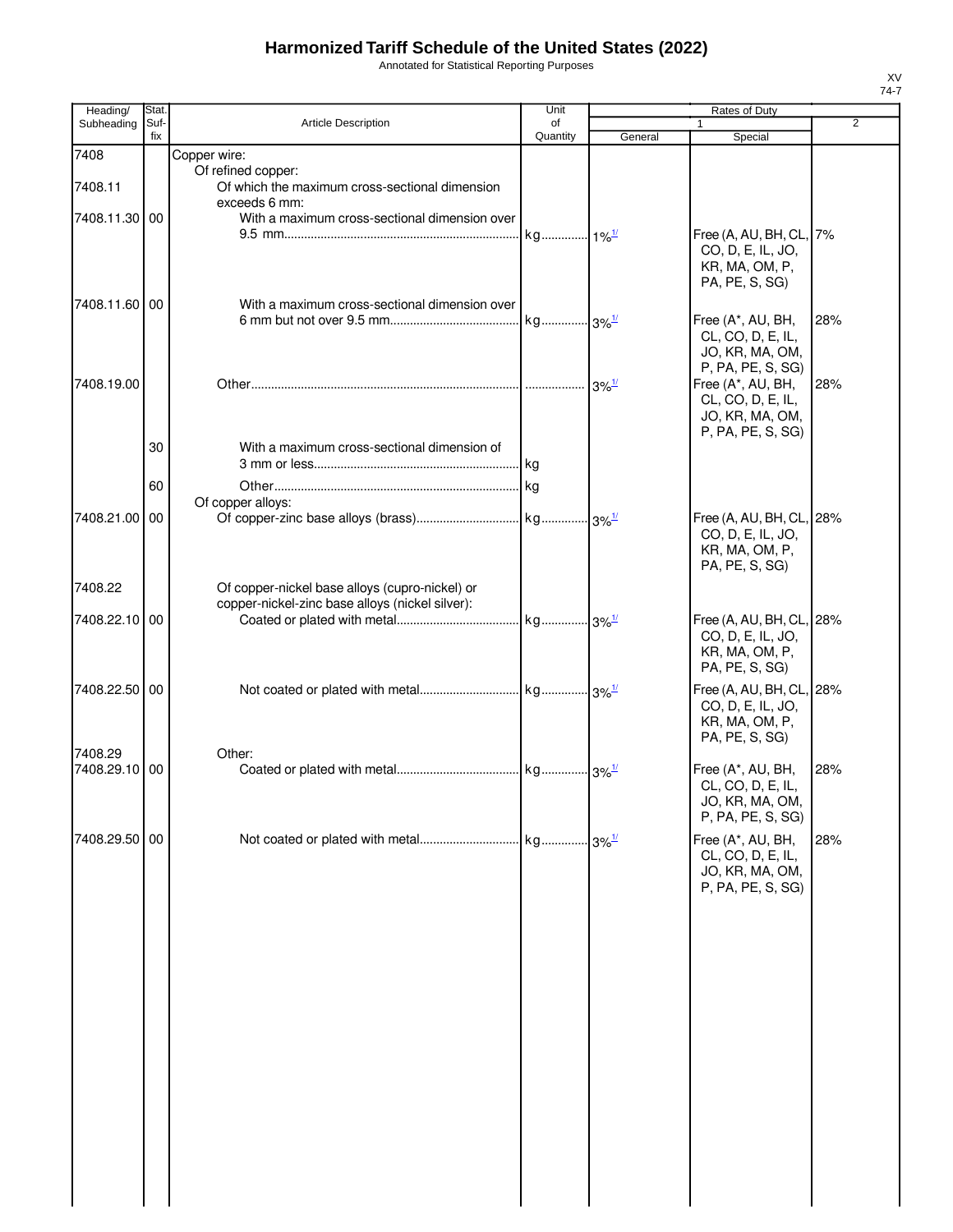Annotated for Statistical Reporting Purposes

| Heading/                 | Stat.       |                                                                                               | Unit           | Rates of Duty                               |                                                                                    |                |  |
|--------------------------|-------------|-----------------------------------------------------------------------------------------------|----------------|---------------------------------------------|------------------------------------------------------------------------------------|----------------|--|
| Subheading               | Suf-<br>fix | <b>Article Description</b>                                                                    | of<br>Quantity | General                                     | $\mathbf{1}$<br>Special                                                            | $\overline{2}$ |  |
| 7409                     |             | Copper plates, sheets and strip, of a thickness exceeding<br>$0.15$ mm:<br>Of refined copper: |                |                                             |                                                                                    |                |  |
| 7409.11<br>7409.11.10100 |             | In coils:                                                                                     |                |                                             | Free (A, AU, BH, CL, 38%<br>CO, D, E, IL, JO,<br>KR, MA, OM, P,<br>PA, PE, S, SG)  |                |  |
| 7409.11.50               |             |                                                                                               |                |                                             | Free (A*, AU, BH,<br>CL, CO, D, E, IL,<br>JO, KR, MA, OM,<br>P, PA, PE, S, SG)     | 7.5%           |  |
|                          | 10          |                                                                                               |                |                                             |                                                                                    |                |  |
|                          | 50          |                                                                                               |                |                                             |                                                                                    |                |  |
| 7409.19<br>7409.19.10 00 |             | Other:                                                                                        |                |                                             | Free (A, AU, BH, CL, 48%<br>CO, D, E, IL, JO,<br>KR, MA, OM, P,<br>PA, PE, S, SG)  |                |  |
| 7409.19.50 00            |             | Of a thickness of less than 5 mm:                                                             |                |                                             | Free (A, AU, BH, CL, 7.5%<br>CO, D, E, IL, JO,<br>KR, MA, OM, P,<br>PA, PE, S, SG) |                |  |
| 7409.19.90 00            |             |                                                                                               |                |                                             | Free (A, AU, BH, CL, 48%<br>CO, D, E, IL, JO,<br>KR, MA, OM, P,<br>PA, PE, S, SG)  |                |  |
| 7409.21.00               |             | Of copper-zinc base alloys (brass):                                                           |                | $1.9\%$ <sup><math>\frac{1}{2}</math></sup> | Free (A*, AU, BH,<br>CL, CO, D, E, IL,<br>JO, KR, MA, OM,<br>P, PA, PE, S, SG)     | 9%             |  |
|                          | 10          |                                                                                               |                |                                             |                                                                                    |                |  |
|                          | 50          | Of a thickness of less than 5 mm:                                                             |                |                                             |                                                                                    |                |  |
|                          | 75          | Of a width of less than 500 mm:<br>Of a thickness less than 1.6 mm kg                         |                |                                             |                                                                                    |                |  |
| 7409.29.00               | 90          |                                                                                               |                |                                             | Free (A, AU, BH, CL, 9%<br>CO, D, E, IL, JO,<br>KR, MA, OM, P,<br>PA, PE, S, SG)   |                |  |
|                          | 10          | Of a thickness of less than 5 mm:                                                             |                |                                             |                                                                                    |                |  |
|                          | 50          | Of a width of less than 500 mm:                                                               |                |                                             |                                                                                    |                |  |
|                          | 75          | Of a thickness less than 1.6 mm kg                                                            |                |                                             |                                                                                    |                |  |
|                          | 90          |                                                                                               |                |                                             |                                                                                    |                |  |
|                          |             |                                                                                               |                |                                             |                                                                                    |                |  |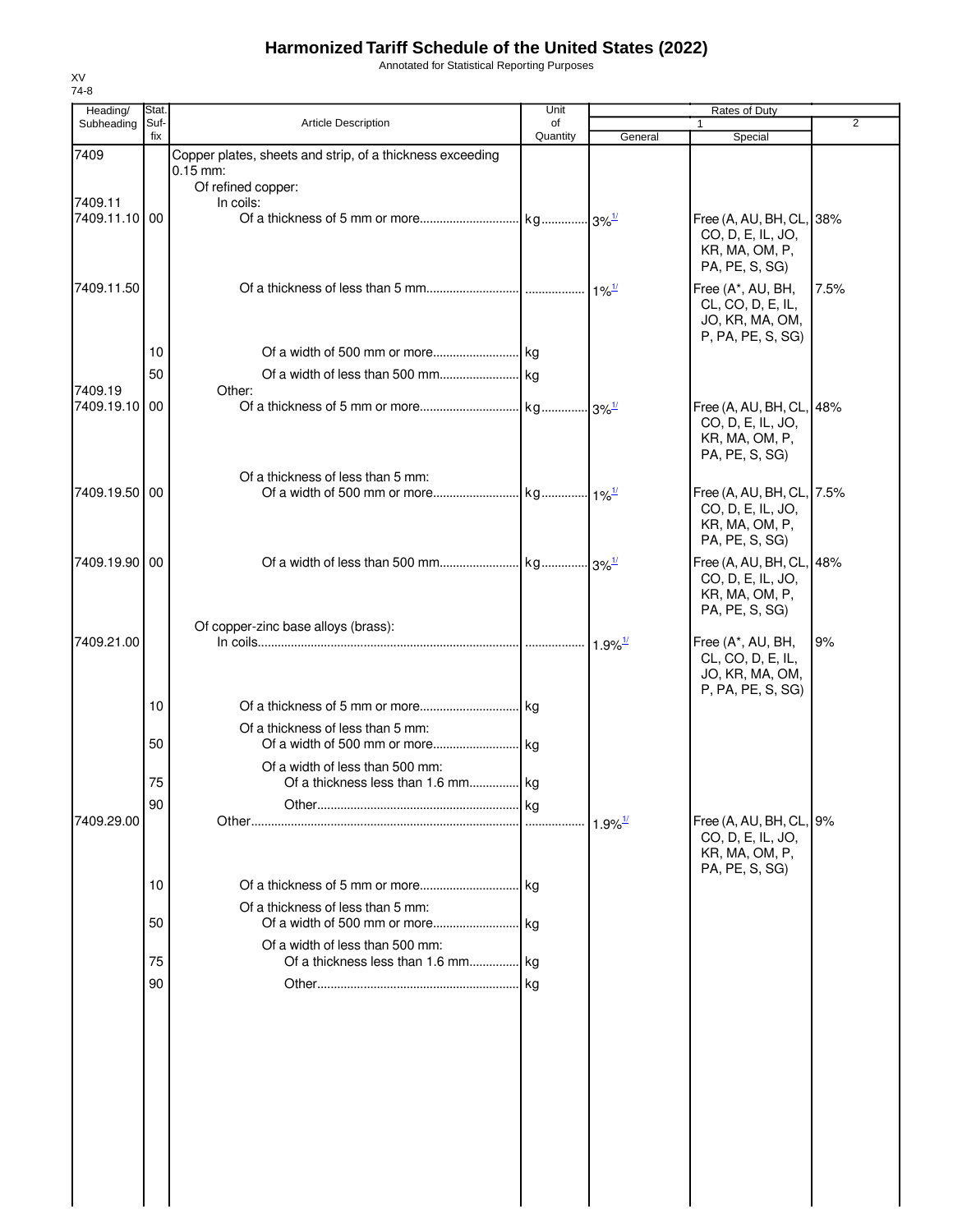Annotated for Statistical Reporting Purposes

| Heading/              | <b>Stat</b> |                                                                       | Unit           |                     | <b>Rates of Duty</b>                                                              |   |
|-----------------------|-------------|-----------------------------------------------------------------------|----------------|---------------------|-----------------------------------------------------------------------------------|---|
| Subheading            | Suf-<br>fix | <b>Article Description</b>                                            | of<br>Quantity | General             | 1<br>Special                                                                      | 2 |
| 7409 (con.)           |             | Copper plates, sheets and strip, of a thickness exceeding             |                |                     |                                                                                   |   |
| 7409.31               |             | $0.15$ mm: (con.)<br>Of copper-tin base alloys (bronze):<br>In coils: |                |                     |                                                                                   |   |
| 7409.31.10 00         |             |                                                                       |                |                     | Free (A, AU, BH, CL, 49%<br>CO, D, E, IL, JO,<br>KR, MA, OM, P,<br>PA, PE, S, SG) |   |
| 7409.31.50 00         |             | Of a thickness of less than 5 mm:                                     |                |                     | Free (A, AU, BH, CL, 9%<br>CO, D, E, IL, JO,<br>KR, MA, OM, P,<br>PA, PE, S, SG)  |   |
| 7409.31.90 00         |             |                                                                       |                |                     | Free (A, AU, BH, CL, 49%<br>CO, D, E, IL, JO,<br>KR, MA, OM, P,<br>PA, PE, S, SG) |   |
| 7409.39<br>7409.39.10 |             | Other:                                                                |                | $3\%$ <sup>1/</sup> | Free (A, AU, BH, CL, 49%<br>CO, D, E, IL, JO,<br>KR, MA, OM, P,<br>PA, PE, S, SG) |   |
|                       | 30          |                                                                       | Cu kg          |                     |                                                                                   |   |
|                       | 60          |                                                                       | kg<br>Cu kg    |                     |                                                                                   |   |
| 7409.39.50 00         |             | Of a thickness of less than 5 mm:                                     |                |                     | Free (A, AU, BH, CL, 9%<br>CO, D, E, IL, JO,<br>KR, MA, OM, P,<br>PA, PE, S, SG)  |   |
| 7409.39.90            |             |                                                                       |                |                     | Free (A, AU, BH, CL, 49%<br>CO, D, E, IL, JO,<br>KR, MA, OM, P,<br>PA, PE, S, SG) |   |
|                       | 30          |                                                                       | Cu kg          |                     |                                                                                   |   |
|                       | 60          |                                                                       | Cu kg          |                     |                                                                                   |   |
| 7409.40.00 00         |             | Of copper-nickel base alloys (cupro-nickel) or copper-                |                |                     | Free (A, AU, BH, CL, 48%<br>CO, D, E, IL, JO,<br>KR, MA, OM, P,<br>PA, PE, S, SG) |   |
|                       |             |                                                                       |                |                     |                                                                                   |   |
|                       |             |                                                                       |                |                     |                                                                                   |   |
|                       |             |                                                                       |                |                     |                                                                                   |   |
|                       |             |                                                                       |                |                     |                                                                                   |   |
|                       |             |                                                                       |                |                     |                                                                                   |   |
|                       |             |                                                                       |                |                     |                                                                                   |   |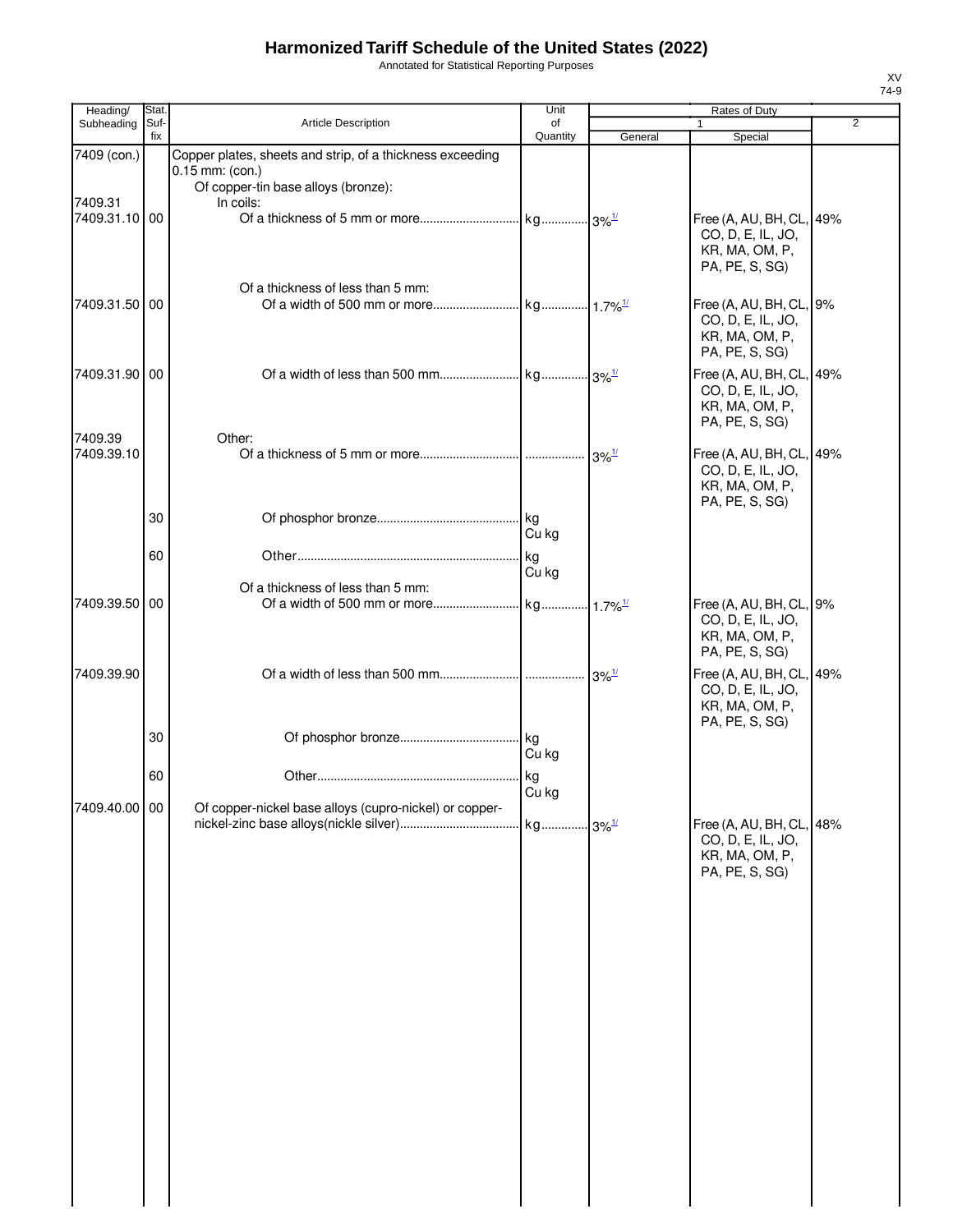Annotated for Statistical Reporting Purposes

| Heading/    | Stat. |                                                           | Unit     |                       | Rates of Duty                                 |                |
|-------------|-------|-----------------------------------------------------------|----------|-----------------------|-----------------------------------------------|----------------|
| Subheading  | Suf-  | Article Description                                       | of       |                       | $\mathbf{1}$                                  | $\overline{2}$ |
|             | fix   |                                                           | Quantity | General               | Special                                       |                |
| 7409 (con.) |       | Copper plates, sheets and strip, of a thickness exceeding |          |                       |                                               |                |
| 7409.90     |       | 0.15 mm: (con.)<br>Of other copper alloys:                |          |                       |                                               |                |
| 7409.90.10  |       |                                                           |          |                       |                                               |                |
|             |       |                                                           |          |                       | Free (A, AU, BH, CL, 49%<br>CO, D, E, IL, JO, |                |
|             |       |                                                           |          |                       | KR, MA, OM, P,                                |                |
|             |       |                                                           |          |                       | PA, PE, S, SG)                                |                |
|             | 30    |                                                           |          |                       |                                               |                |
|             |       |                                                           | Cu kg    |                       |                                               |                |
|             |       |                                                           |          |                       |                                               |                |
|             | 60    |                                                           | kg.      |                       |                                               |                |
|             |       |                                                           | Cu kg    |                       |                                               |                |
|             |       | Of a thickness of less than 5 mm:                         |          |                       |                                               |                |
| 7409.90.50  |       |                                                           |          | $1.7\%$ <sup>1/</sup> | Free (A, AU, BH, CL, 9%                       |                |
|             |       |                                                           |          |                       | CO, D, E, IL, JO,                             |                |
|             |       |                                                           |          |                       | KR, MA, OM, P,                                |                |
|             |       |                                                           |          |                       | PA, PE, S, SG)                                |                |
|             | 30    |                                                           |          |                       |                                               |                |
|             |       |                                                           | Cu kg    |                       |                                               |                |
|             | 60    |                                                           | kg       |                       |                                               |                |
|             |       |                                                           | Cu kg    |                       |                                               |                |
| 7409.90.90  |       |                                                           |          | $3\%$ <sup>1/</sup>   | Free (A, AU, BH, CL, 49%                      |                |
|             |       |                                                           |          |                       | CO, D, E, IL, JO,                             |                |
|             |       |                                                           |          |                       | KR, MA, OM, P,                                |                |
|             |       |                                                           |          |                       | PA, PE, S, SG)                                |                |
|             | 30    |                                                           |          |                       |                                               |                |
|             |       |                                                           | Cu kg    |                       |                                               |                |
|             | 60    |                                                           | kg       |                       |                                               |                |
|             |       |                                                           | Cu kg    |                       |                                               |                |
|             |       |                                                           |          |                       |                                               |                |
|             |       |                                                           |          |                       |                                               |                |
|             |       |                                                           |          |                       |                                               |                |
|             |       |                                                           |          |                       |                                               |                |
|             |       |                                                           |          |                       |                                               |                |
|             |       |                                                           |          |                       |                                               |                |
|             |       |                                                           |          |                       |                                               |                |
|             |       |                                                           |          |                       |                                               |                |
|             |       |                                                           |          |                       |                                               |                |
|             |       |                                                           |          |                       |                                               |                |
|             |       |                                                           |          |                       |                                               |                |
|             |       |                                                           |          |                       |                                               |                |
|             |       |                                                           |          |                       |                                               |                |
|             |       |                                                           |          |                       |                                               |                |
|             |       |                                                           |          |                       |                                               |                |
|             |       |                                                           |          |                       |                                               |                |
|             |       |                                                           |          |                       |                                               |                |
|             |       |                                                           |          |                       |                                               |                |
|             |       |                                                           |          |                       |                                               |                |
|             |       |                                                           |          |                       |                                               |                |
|             |       |                                                           |          |                       |                                               |                |
|             |       |                                                           |          |                       |                                               |                |
|             |       |                                                           |          |                       |                                               |                |
|             |       |                                                           |          |                       |                                               |                |
|             |       |                                                           |          |                       |                                               |                |
|             |       |                                                           |          |                       |                                               |                |
|             |       |                                                           |          |                       |                                               |                |
|             |       |                                                           |          |                       |                                               |                |
|             |       |                                                           |          |                       |                                               |                |
|             |       |                                                           |          |                       |                                               |                |
|             |       |                                                           |          |                       |                                               |                |
|             |       |                                                           |          |                       |                                               |                |
|             |       |                                                           |          |                       |                                               |                |
|             |       |                                                           |          |                       |                                               |                |
|             |       |                                                           |          |                       |                                               |                |
|             |       |                                                           |          |                       |                                               |                |
|             |       |                                                           |          |                       |                                               |                |
|             |       |                                                           |          |                       |                                               |                |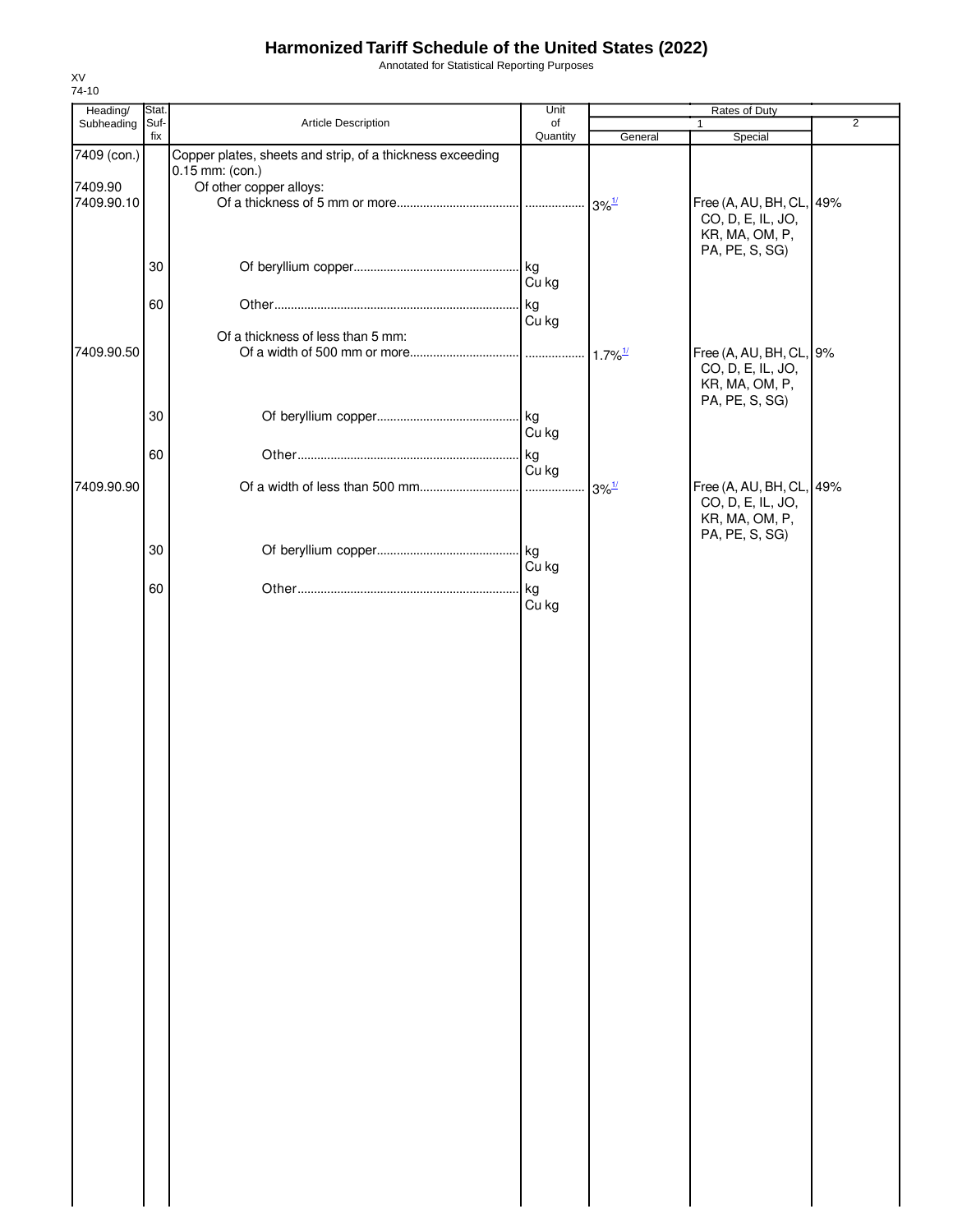Annotated for Statistical Reporting Purposes

| Heading/              | Stat.       |                                                                                                                                                                                                 | Unit                        |         | Rates of Duty                                                                                              |                |
|-----------------------|-------------|-------------------------------------------------------------------------------------------------------------------------------------------------------------------------------------------------|-----------------------------|---------|------------------------------------------------------------------------------------------------------------|----------------|
| Subheading            | Suf-<br>fix | Article Description                                                                                                                                                                             | of<br>Quantity              | General | Special                                                                                                    | $\overline{2}$ |
| 7410                  |             | Copper foil (whether or not printed or backed with paper,<br>paperboard, plastics or similar backing materials) of a<br>thickness (excluding any backing) not exceeding 0.15 mm:<br>Not backed: |                             |         |                                                                                                            |                |
| 7410.11.00 00         |             |                                                                                                                                                                                                 |                             |         | Free (A, AU, BH, CL, 6.5%<br>CO, D, E, IL, JO,<br>JP, KR, MA, OM,<br>P, PA, PE, S, SG)                     |                |
| 7410.12.00            |             |                                                                                                                                                                                                 |                             |         | Free (A, AU, BH, CL, 6.5%<br>CO, D, E, IL, JO,<br>JP, KR, MA, OM,<br>P, PA, PE, S, SG)                     |                |
|                       | 30          |                                                                                                                                                                                                 |                             |         |                                                                                                            |                |
| 7410.21<br>7410.21.30 | 60          | Backed:<br>Of refined copper:                                                                                                                                                                   |                             |         | Free (A, AU, BH, CL, 80%                                                                                   |                |
|                       |             |                                                                                                                                                                                                 |                             |         | CO, D, E, IL, JO,<br>JP, KR, MA, OM,<br>P, PA, PE, S, SG)                                                  |                |
|                       | 20          | Having a base wholly of plastics impregnated<br>glass:<br>Having copper on one side only m <sup>2</sup>                                                                                         | kg                          |         |                                                                                                            |                |
|                       | 40          |                                                                                                                                                                                                 |                             |         |                                                                                                            |                |
|                       | 60          |                                                                                                                                                                                                 | kg<br>$\mathsf{Im}^2$<br>kg |         |                                                                                                            |                |
| 7410.21.60 00         |             |                                                                                                                                                                                                 |                             |         | Free (A, AU, BH, CL, 6%<br>CO, D, E, IL, JO,<br>JP, KR, MA, OM,                                            |                |
| 7410.22.00 00         |             |                                                                                                                                                                                                 |                             |         | P, PA, PE, S, SG)<br>Free (A*, AU, BH,<br>CL, CO, D, E, IL,<br>JO, JP, KR, MA,<br>OM, P, PA, PE, S,<br>SG) | 6%             |
|                       |             |                                                                                                                                                                                                 |                             |         |                                                                                                            |                |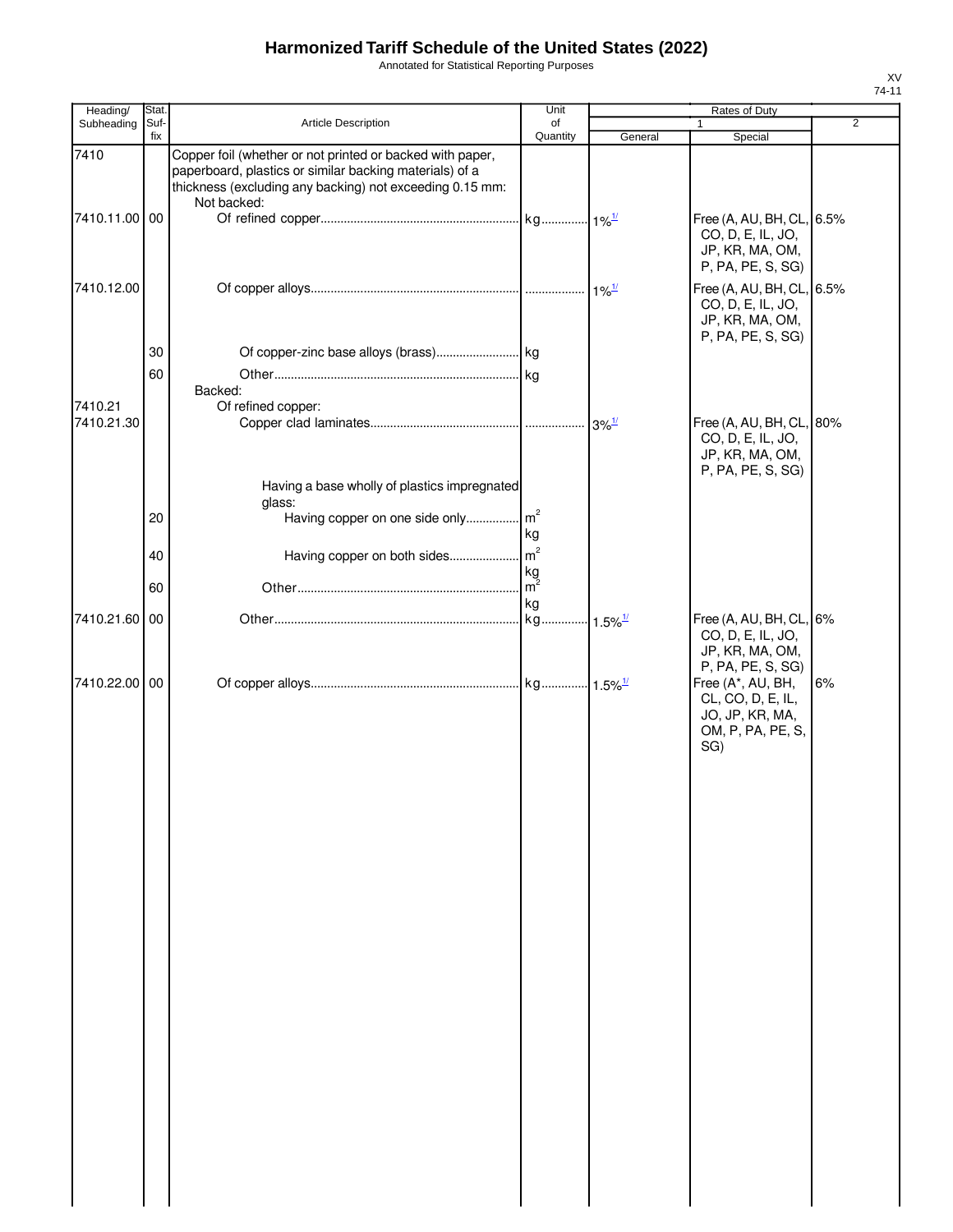Annotated for Statistical Reporting Purposes

| Heading/                      | Stat.       |                                                                                                                      | Unit           | Rates of Duty |                                                                                   |     |
|-------------------------------|-------------|----------------------------------------------------------------------------------------------------------------------|----------------|---------------|-----------------------------------------------------------------------------------|-----|
| Subheading                    | Suf-<br>fix | <b>Article Description</b>                                                                                           | of<br>Quantity | General       | $\mathbf{1}$<br>Special                                                           | 2   |
| 7411<br>7411.10<br>7411.10.10 |             | Copper tubes and pipes:<br>Of refined copper:                                                                        |                |               | Free (A, AU, BH, CL, 13%                                                          |     |
|                               | 30          | Having an outside diameter of 6 mm or more but                                                                       |                |               | CO, D, E, IL, JO,<br>KR, MA, OM, P,<br>PA, PE, S, SG)                             |     |
|                               | 90          | not exceeding 16 mm, in coils on spools kg                                                                           |                |               |                                                                                   |     |
| 7411.10.50 00                 |             | Of copper alloys:                                                                                                    |                |               | Free (A, AU, BH, CL, 47%<br>CO, D, E, IL, JO,<br>KR, MA, OM, P,<br>PA, PE, S, SG) |     |
| 7411.21<br>7411.21.10 00      |             | Of copper-zinc base alloys (brass):                                                                                  |                |               | Free (A, AU, BH, CL, 10%<br>CO, D, E, IL, JO,<br>KR, MA, OM, P,<br>PA, PE, S, SG) |     |
| 7411.21.50 00                 |             |                                                                                                                      |                |               | Free (A, AU, BH, CL, 49%<br>CO, D, E, IL, JO,<br>KR, MA, OM, P,<br>PA, PE, S, SG) |     |
| 7411.22.00 00                 |             | Of copper-nickel base alloys (cupro-nickel) or<br>copper-nickel-zinc base alloys (nickel-silver) kg 3% <sup>1/</sup> |                |               | Free (A, AU, BH, CL, 47%<br>CO, D, E, IL, JO,<br>KR, MA, OM, P,<br>PA, PE, S, SG) |     |
| 7411.29<br>7411.29.10 00      |             | Other:                                                                                                               |                |               | Free (A*, AU, BH,<br>CL, CO, D, E, IL,<br>JO, KR, MA, OM,<br>P, PA, PE, S, SG)    | 10% |
| 7411.29.50 00                 |             |                                                                                                                      |                |               | Free (A*, AU, BH,<br>CL, CO, D, E, IL,<br>JO, KR, MA, OM,<br>P, PA, PE, S, SG)    | 49% |
|                               |             |                                                                                                                      |                |               |                                                                                   |     |
|                               |             |                                                                                                                      |                |               |                                                                                   |     |
|                               |             |                                                                                                                      |                |               |                                                                                   |     |
|                               |             |                                                                                                                      |                |               |                                                                                   |     |
|                               |             |                                                                                                                      |                |               |                                                                                   |     |
|                               |             |                                                                                                                      |                |               |                                                                                   |     |
|                               |             |                                                                                                                      |                |               |                                                                                   |     |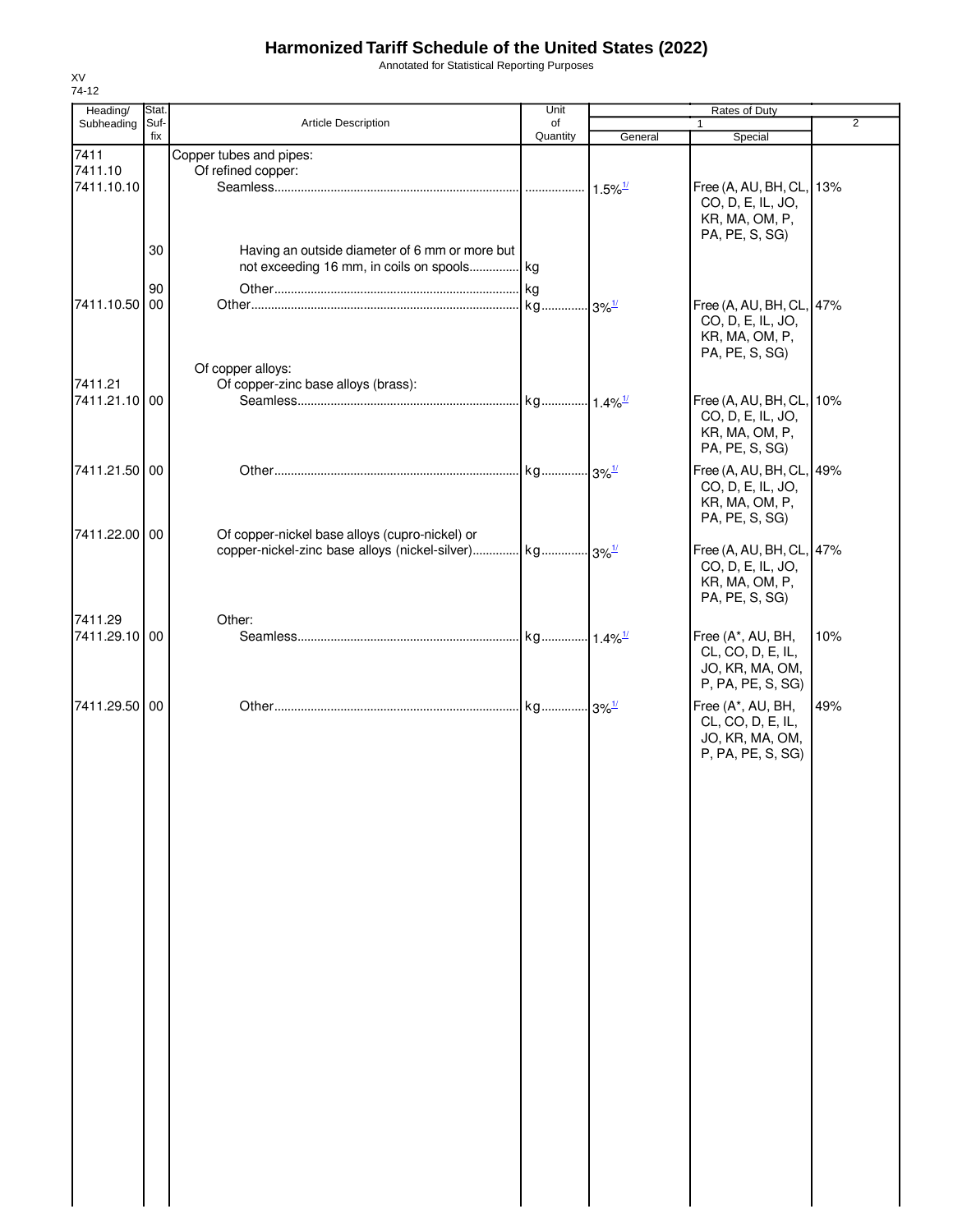Annotated for Statistical Reporting Purposes

| Heading/      | Stat.       |                                                                                                                                                                                                | Unit           |                       | Rates of Duty                                                                                                 |     |
|---------------|-------------|------------------------------------------------------------------------------------------------------------------------------------------------------------------------------------------------|----------------|-----------------------|---------------------------------------------------------------------------------------------------------------|-----|
| Subheading    | Suf-<br>fix | Article Description                                                                                                                                                                            | of<br>Quantity |                       |                                                                                                               | 2   |
| 7412          |             | Copper tube or pipe fittings (for example couplings, elbows,                                                                                                                                   |                | General               | Special                                                                                                       |     |
|               |             | sleeves):                                                                                                                                                                                      |                |                       |                                                                                                               |     |
| 7412.10.00 00 |             |                                                                                                                                                                                                |                | $.13\%$ <sup>1/</sup> | Free (A, AU, B, BH, 46%<br>CL, CO, D, E, IL,<br>JO, KR, MA, OM,<br>P, PA, PE, S, SG)                          |     |
| 7412.20.00    |             |                                                                                                                                                                                                |                | $3\%$ <sup>1/</sup>   | Free (A*, AU, B, BH, 49%<br>CL, CO, D, E, IL,<br>JO, KR, MA, OM,<br>P, PA, PE, S, SG)                         |     |
|               | 15          | For brake hoses for vehicles of subheading 8701.20<br>Other:                                                                                                                                   |                |                       |                                                                                                               |     |
|               |             | Of copper-zinc base alloys (brass):<br>Threaded:                                                                                                                                               |                |                       |                                                                                                               |     |
|               | 25          |                                                                                                                                                                                                |                |                       |                                                                                                               |     |
|               | 35          |                                                                                                                                                                                                |                |                       |                                                                                                               |     |
|               | 45          | Other:<br>Threaded:                                                                                                                                                                            |                |                       |                                                                                                               |     |
|               | 65          |                                                                                                                                                                                                |                |                       |                                                                                                               |     |
|               |             |                                                                                                                                                                                                |                |                       |                                                                                                               |     |
|               | 85<br>90    |                                                                                                                                                                                                |                |                       |                                                                                                               |     |
| 7413.00       |             | Stranded wire, cables, plaited bands and the like, including<br>slings and similar articles, of copper, not electrically insulated:<br>Not fitted with fittings and not made up into articles: |                |                       |                                                                                                               |     |
| 7413.00.10 00 |             |                                                                                                                                                                                                |                |                       | Free (A*, AU, BH,<br>CL, CO, D, E, IL,<br>JO, KR, MA, OM,<br>P, PA, PE, S, SG)                                | 35% |
| 7413.00.50 00 |             |                                                                                                                                                                                                |                |                       | Free (A*, AU, BH,<br>CL, CO, D, E, IL,<br>JO, KR, MA, OM,                                                     | 35% |
| 7413.00.90 00 |             |                                                                                                                                                                                                |                |                       | P, PA, PE, S, SG)<br>Free (A*, AU, B, BH, 45%<br>C, CL, CO, D, E, IL,<br>JO, KR, MA, OM,<br>P, PA, PE, S, SG) |     |
|               |             |                                                                                                                                                                                                |                |                       |                                                                                                               |     |
|               |             |                                                                                                                                                                                                |                |                       |                                                                                                               |     |
|               |             |                                                                                                                                                                                                |                |                       |                                                                                                               |     |
|               |             |                                                                                                                                                                                                |                |                       |                                                                                                               |     |
|               |             |                                                                                                                                                                                                |                |                       |                                                                                                               |     |
|               |             |                                                                                                                                                                                                |                |                       |                                                                                                               |     |
|               |             |                                                                                                                                                                                                |                |                       |                                                                                                               |     |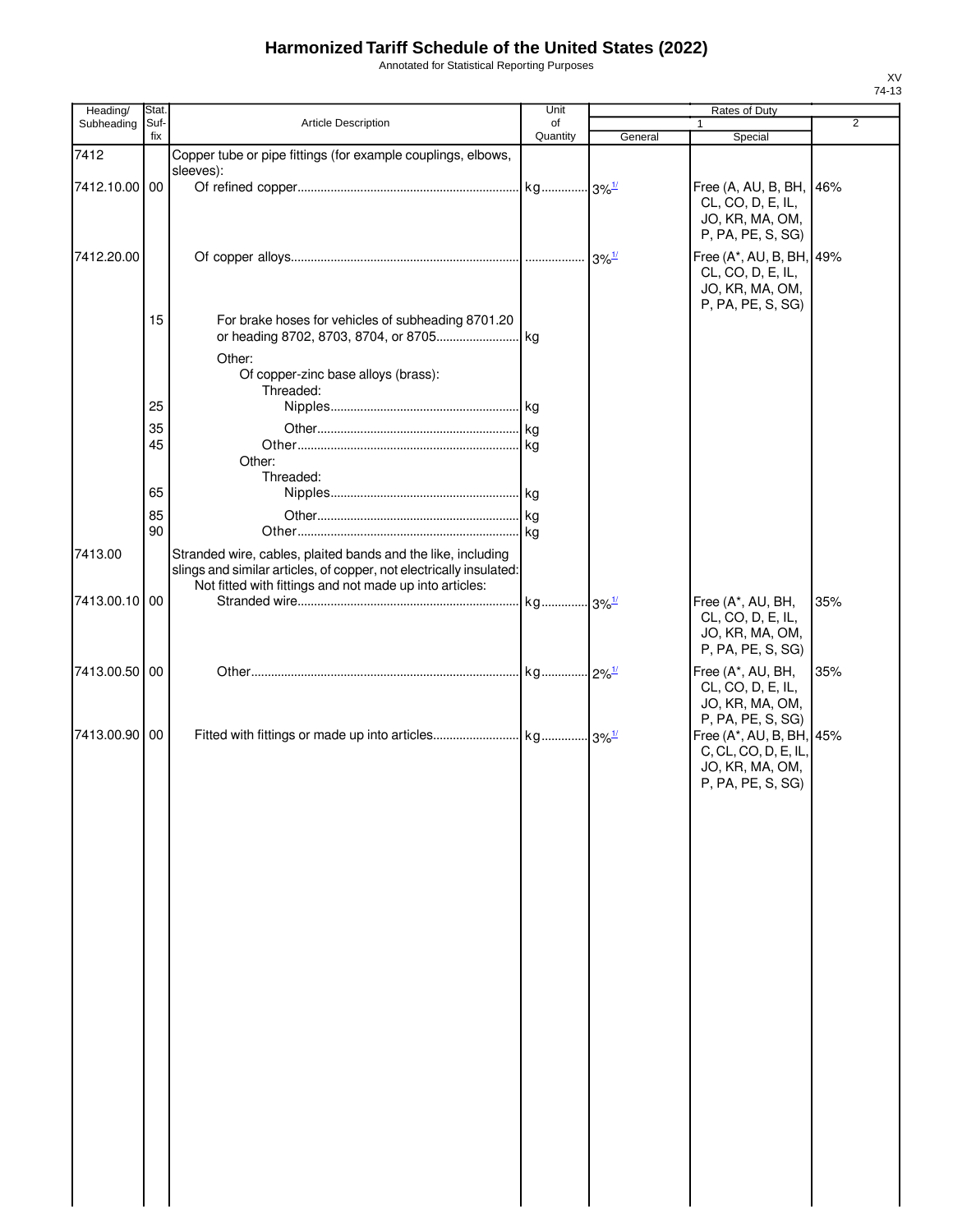Annotated for Statistical Reporting Purposes

| Heading/              | Stat.<br>Suf-<br>fix | <b>Article Description</b>                                                                                                                                                                                                                                                                                                                             | Unit                | Rates of Duty |                                                                                      |                |
|-----------------------|----------------------|--------------------------------------------------------------------------------------------------------------------------------------------------------------------------------------------------------------------------------------------------------------------------------------------------------------------------------------------------------|---------------------|---------------|--------------------------------------------------------------------------------------|----------------|
| Subheading            |                      |                                                                                                                                                                                                                                                                                                                                                        | of<br>Quantity      | General       | Special                                                                              | $\overline{2}$ |
| 7415<br>7415.10.00 00 |                      | Nails, tacks, drawing pins, staples (other than those of heading<br>8305) and similar articles, of copper or of iron or steel with<br>heads of copper; screws, bolts, nuts, screw hooks, rivets,<br>cotters, cotter pins, washers (including spring washers) and<br>similar articles, of copper:<br>Nails and tacks, drawing pins, staples and similar |                     |               |                                                                                      |                |
|                       |                      | Other articles, not threaded:                                                                                                                                                                                                                                                                                                                          |                     |               | Free (A, AU, BH, CL, 45%<br>CO, D, E, IL, JO,<br>KR, MA, OM, P,<br>PA, PE, S, SG)    |                |
| 7415.21.00 00         |                      |                                                                                                                                                                                                                                                                                                                                                        |                     |               | Free (A, AU, B, BH, 45%<br>CL, CO, D, E, IL,<br>JO, KR, MA, OM,<br>P, PA, PE, S, SG) |                |
| 7415.29.00 00         |                      | Other threaded articles:                                                                                                                                                                                                                                                                                                                               |                     |               | Free (A, AU, B, BH, 45%<br>CL, CO, D, E, IL,<br>JO, KR, MA, OM,<br>P, PA, PE, S, SG) |                |
| 7415.33               |                      | Screws, bolts and nuts:                                                                                                                                                                                                                                                                                                                                |                     |               |                                                                                      |                |
| 7415.33.05 00         |                      |                                                                                                                                                                                                                                                                                                                                                        |                     |               | Free (A, AU, B, BH, 45%<br>CL, CO, D, E, IL,<br>JO, KR, MA, OM,<br>P, PA, PE, S, SG) |                |
| 7415.33.10 00         |                      |                                                                                                                                                                                                                                                                                                                                                        |                     |               | Free (A, AU, B, BH, 7%<br>CL, CO, D, E, IL,<br>JO, KR, MA, OM,<br>P, PA, PE, S, SG)  |                |
| 7415.33.80            |                      |                                                                                                                                                                                                                                                                                                                                                        |                     |               | Free (A, AU, B, BH, 45%<br>CL, CO, D, E, IL,<br>JO, KR, MA, OM,<br>P, PA, PE, S, SG) |                |
|                       | 10                   | Having shanks, threads or holes 6 mm or more                                                                                                                                                                                                                                                                                                           | l kg                |               |                                                                                      |                |
|                       | 50                   | Having shanks, threads or holes less than                                                                                                                                                                                                                                                                                                              | kg                  |               |                                                                                      |                |
| 7415.39.00 00         |                      |                                                                                                                                                                                                                                                                                                                                                        | kg 3% <sup>1/</sup> |               | Free (A, AU, B, BH, 45%<br>CL, CO, D, E, IL,<br>JO, KR, MA, OM,<br>P, PA, PE, S, SG) |                |
|                       |                      |                                                                                                                                                                                                                                                                                                                                                        |                     |               |                                                                                      |                |
|                       |                      |                                                                                                                                                                                                                                                                                                                                                        |                     |               |                                                                                      |                |
|                       |                      |                                                                                                                                                                                                                                                                                                                                                        |                     |               |                                                                                      |                |
|                       |                      |                                                                                                                                                                                                                                                                                                                                                        |                     |               |                                                                                      |                |
|                       |                      |                                                                                                                                                                                                                                                                                                                                                        |                     |               |                                                                                      |                |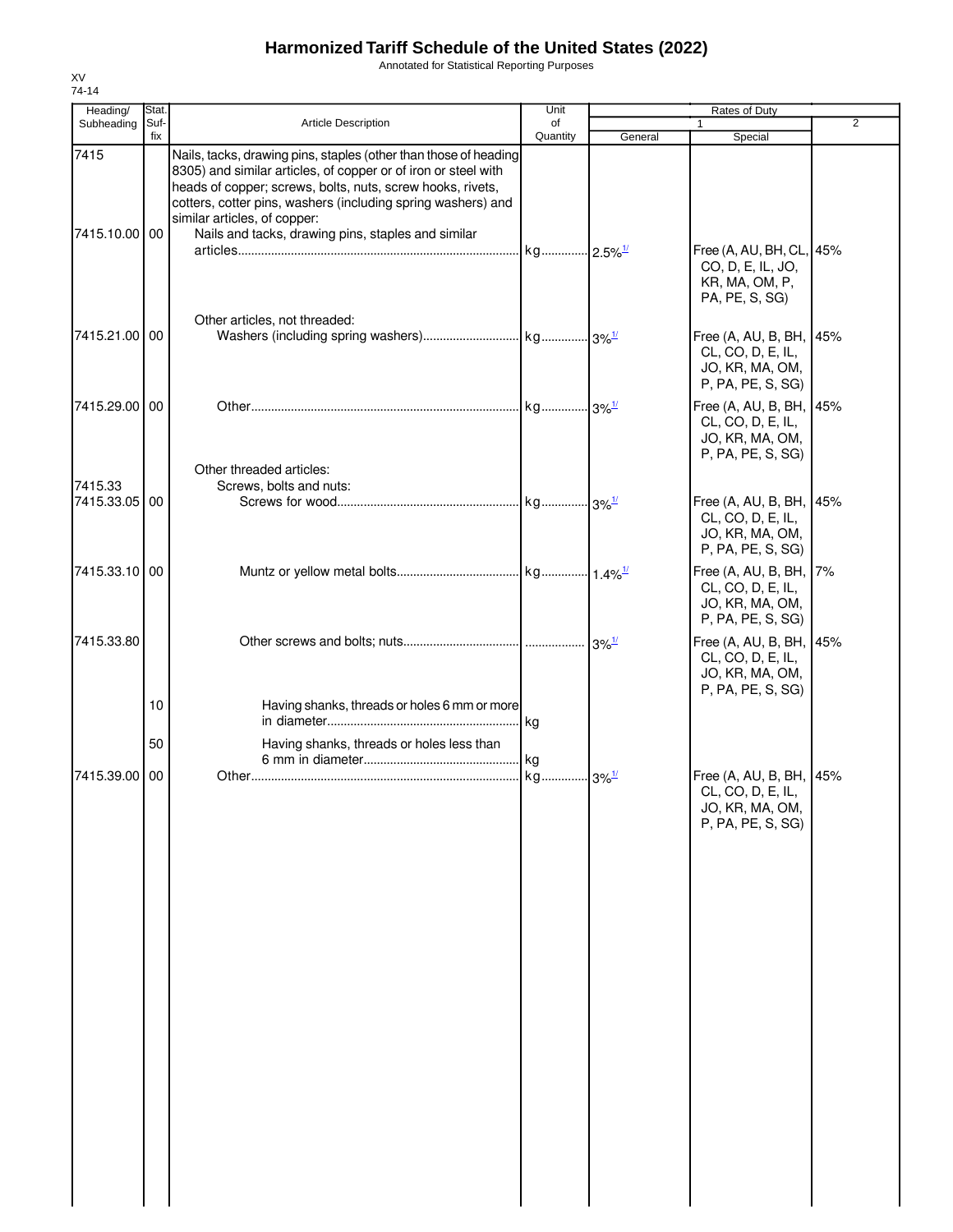Annotated for Statistical Reporting Purposes

| Heading/           | Stat.       |                                                                                                                                                                                                                                                                                                                                        | Unit                |         | Rates of Duty                                                                  |                |
|--------------------|-------------|----------------------------------------------------------------------------------------------------------------------------------------------------------------------------------------------------------------------------------------------------------------------------------------------------------------------------------------|---------------------|---------|--------------------------------------------------------------------------------|----------------|
| Subheading         | Suf-<br>fix | Article Description                                                                                                                                                                                                                                                                                                                    | of<br>Quantity      | General | Special                                                                        | $\overline{2}$ |
| 7418<br>7418.10.00 |             | Table, kitchen or other household articles and parts thereof,<br>of copper; pot scourers and scouring or polishing pads, gloves<br>and the like, of copper; sanitary ware and parts thereof, of<br>copper:<br>Table, kitchen or other household articles and parts thereof;<br>pot scourers and scouring or polishing pads, gloves and |                     |         |                                                                                |                |
|                    |             | Pot scourers and scouring or polishing pads, gloves                                                                                                                                                                                                                                                                                    |                     |         | Free (A*, AU, BH,<br>CL, CO, D, E, IL,<br>JO, KR, MA, OM,<br>P, PA, PE, S, SG) | 40%            |
|                    | 02          | and the like:                                                                                                                                                                                                                                                                                                                          |                     |         |                                                                                |                |
|                    | 04          | Other:                                                                                                                                                                                                                                                                                                                                 |                     |         |                                                                                |                |
|                    | 19          | Coated or plated with precious metals kg<br>Other:<br>Of copper-zinc base alloys (brass):                                                                                                                                                                                                                                              |                     |         |                                                                                |                |
|                    | 21          | Cooking or heating apparatus of a kind<br>used for domestic purposes, non-electric                                                                                                                                                                                                                                                     |                     |         |                                                                                |                |
|                    | 23          |                                                                                                                                                                                                                                                                                                                                        |                     |         |                                                                                |                |
|                    | 25          | Other:                                                                                                                                                                                                                                                                                                                                 |                     |         |                                                                                |                |
|                    | 51          | Cooking or heating apparatus of a kind<br>used for domestic purposes, non-electric                                                                                                                                                                                                                                                     |                     |         |                                                                                |                |
|                    | 53          | Cooking and kitchen ware                                                                                                                                                                                                                                                                                                               | No.<br>kg           |         |                                                                                |                |
|                    | 55          |                                                                                                                                                                                                                                                                                                                                        |                     |         |                                                                                |                |
| 7418.20            |             | Sanitary ware and parts thereof:                                                                                                                                                                                                                                                                                                       |                     |         |                                                                                |                |
| 7418.20.10 00      |             |                                                                                                                                                                                                                                                                                                                                        |                     |         | Free (A*, AU, BH,<br>CL, CO, D, E, IL,<br>JO, KR, MA, OM,<br>P, PA, PE, S, SG) | 40%            |
| 7418.20.50 00      |             |                                                                                                                                                                                                                                                                                                                                        | kg 3% <sup>1/</sup> |         | Free (A*, AU, BH,<br>CL, CO, D, E, IL,<br>JO, KR, MA, OM,<br>P, PA, PE, S, SG) | 40%            |
|                    |             |                                                                                                                                                                                                                                                                                                                                        |                     |         |                                                                                |                |
|                    |             |                                                                                                                                                                                                                                                                                                                                        |                     |         |                                                                                |                |
|                    |             |                                                                                                                                                                                                                                                                                                                                        |                     |         |                                                                                |                |
|                    |             |                                                                                                                                                                                                                                                                                                                                        |                     |         |                                                                                |                |
|                    |             |                                                                                                                                                                                                                                                                                                                                        |                     |         |                                                                                |                |
|                    |             |                                                                                                                                                                                                                                                                                                                                        |                     |         |                                                                                |                |
|                    |             |                                                                                                                                                                                                                                                                                                                                        |                     |         |                                                                                |                |
|                    |             |                                                                                                                                                                                                                                                                                                                                        |                     |         |                                                                                |                |
|                    |             |                                                                                                                                                                                                                                                                                                                                        |                     |         |                                                                                |                |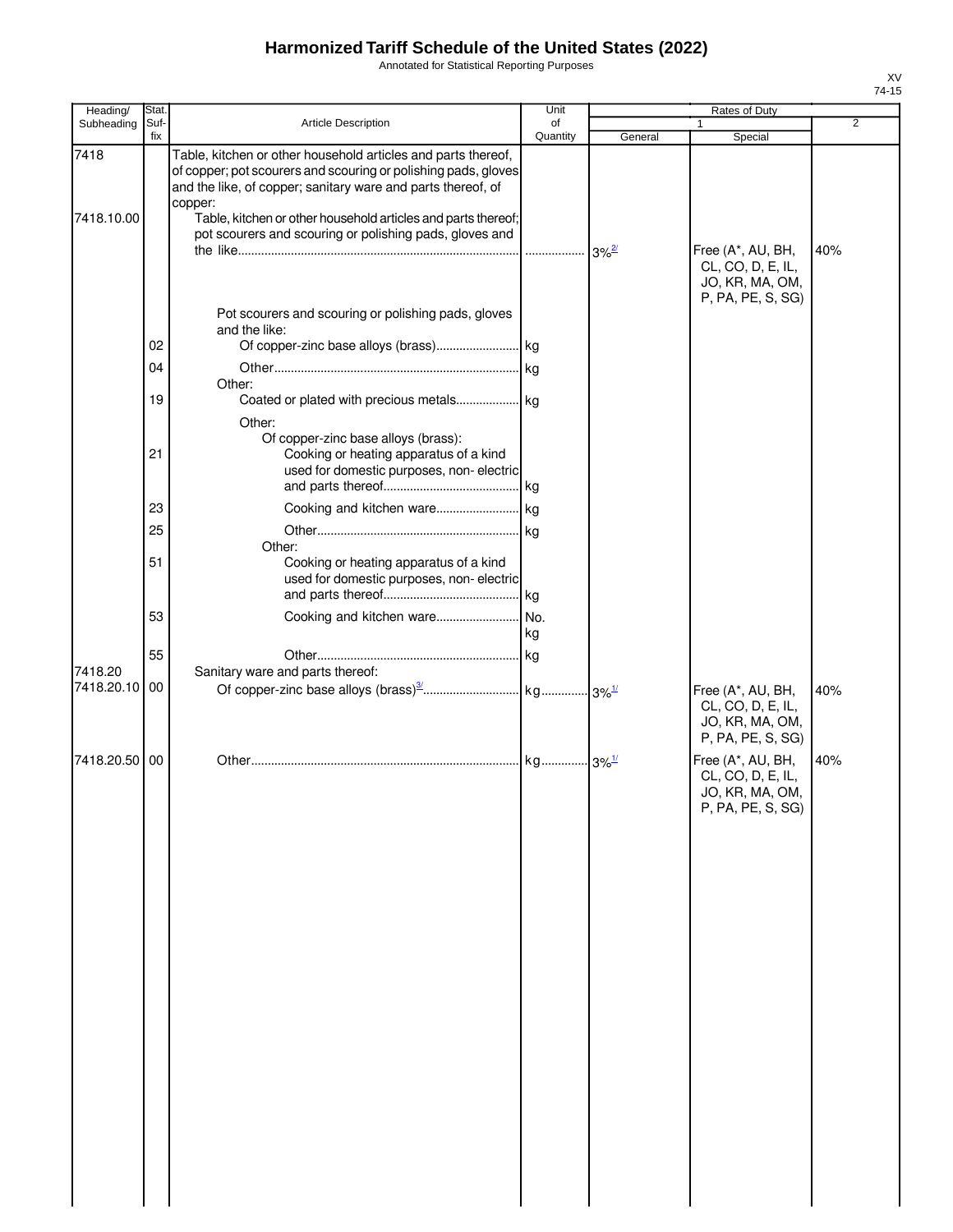Annotated for Statistical Reporting Purposes

| Heading/      | Stat.       |                                                                                                            | Unit                 |                                           |                                                                                      |                |
|---------------|-------------|------------------------------------------------------------------------------------------------------------|----------------------|-------------------------------------------|--------------------------------------------------------------------------------------|----------------|
| Subheading    | Suf-<br>fix | <b>Article Description</b>                                                                                 | of<br>Quantity       | General                                   | Special                                                                              | $\overline{2}$ |
| 7419          |             | Other articles of copper:                                                                                  |                      |                                           |                                                                                      |                |
| 7419.20.00    |             | Cast, molded, stamped or forged, but not further                                                           | .                    | Free <sup>1/</sup>                        |                                                                                      | 46%            |
|               | 10          | Brass plumbing goods, not elsewhere specified or                                                           |                      |                                           |                                                                                      |                |
|               | 50          |                                                                                                            | kg                   |                                           |                                                                                      |                |
| 7419.80       |             | Other:                                                                                                     |                      |                                           |                                                                                      |                |
|               |             | Cloth (including endless bands), grill and netting, of<br>copper wire; expanded metal of copper:<br>Cloth: |                      |                                           |                                                                                      |                |
| 7419.80.03 00 |             | Fourdrinier wires, seamed or not seamed,<br>suitable for use in papermaking machines, with                 |                      |                                           |                                                                                      |                |
|               |             | 94 or more wires to the lineal centimeter                                                                  | $m2$ .<br>kg         | Free <sup>1/</sup>                        |                                                                                      | 75%            |
| 7419.80.06    |             |                                                                                                            | .                    | $3\%$ <sup><math>\frac{1}{2}</math></sup> | Free (A, AU, BH, CL, 43%                                                             |                |
|               |             |                                                                                                            |                      |                                           | CO, D, E, IL, JO,<br>KR, MA, OM, P,<br>PA, PE, S, SG)                                |                |
|               | 60          | Fourdrinier wires, seamed or not seamed,<br>suitable for use in papermaking machines,                      |                      |                                           |                                                                                      |                |
|               |             | with fewer than 94 or more wires to the                                                                    |                      |                                           |                                                                                      |                |
|               |             |                                                                                                            | m <sup>2</sup>       |                                           |                                                                                      |                |
|               |             |                                                                                                            | kg<br>m <sup>2</sup> |                                           |                                                                                      |                |
|               | 80          |                                                                                                            | kg                   |                                           |                                                                                      |                |
| 7419.80.09 00 |             |                                                                                                            |                      | $3\%$ <sup>1/</sup>                       | Free (A, AU, B, BH, 43%                                                              |                |
|               |             |                                                                                                            |                      |                                           | CL, CO, D, E, IL,<br>JO, KR, MA, OM,<br>P, PA, PE, S, SG)                            |                |
| 7419.80.15 00 |             | Containers of a kind normally carried on the person,                                                       |                      | $3\%$ <sup>1/</sup>                       | Free (AU, BH, CL,<br>CO, D, E, IL, JO,<br>KR, MA, OM, P,                             | 110%           |
|               |             |                                                                                                            |                      |                                           | PA, PE, S, SG)                                                                       |                |
| 7419.80.16 00 |             |                                                                                                            |                      |                                           | Free (A, AU, B, BH, 45%<br>CL, CO, D, E, IL,<br>JO, KR, MA, OM,<br>P, PA, PE, S, SG) |                |
| 7419.80.17 00 |             |                                                                                                            |                      |                                           | Free (A, AU, B, BH, 45%                                                              |                |
|               |             |                                                                                                            |                      |                                           | CL, CO, D, E, IL,<br>JO, KR, MA, OM,<br>P, PA, PE, S, SG)                            |                |
|               |             | Other:                                                                                                     |                      |                                           |                                                                                      |                |
| 7419.80.30 00 |             |                                                                                                            |                      |                                           | Free (A, AU, BH, CL, 65%<br>CO, D, E, IL, JO,<br>KR, MA, OM, P,<br>PA, PE, S, SG)    |                |
| 7419.80.50    |             |                                                                                                            | .                    | Free <sup>1/</sup>                        |                                                                                      | 46%            |
|               | 10          | Brass plumbing goods not elsewhere specified                                                               |                      |                                           |                                                                                      |                |
|               | 50          |                                                                                                            |                      |                                           |                                                                                      |                |
|               |             |                                                                                                            |                      |                                           |                                                                                      |                |
|               |             |                                                                                                            |                      |                                           |                                                                                      |                |
|               |             |                                                                                                            |                      |                                           |                                                                                      |                |
|               |             |                                                                                                            |                      |                                           |                                                                                      |                |
|               |             |                                                                                                            |                      |                                           |                                                                                      |                |
|               |             |                                                                                                            |                      |                                           |                                                                                      |                |
|               |             |                                                                                                            |                      |                                           |                                                                                      |                |
|               |             |                                                                                                            |                      |                                           |                                                                                      |                |
|               |             |                                                                                                            |                      |                                           |                                                                                      |                |
|               |             |                                                                                                            |                      |                                           |                                                                                      |                |